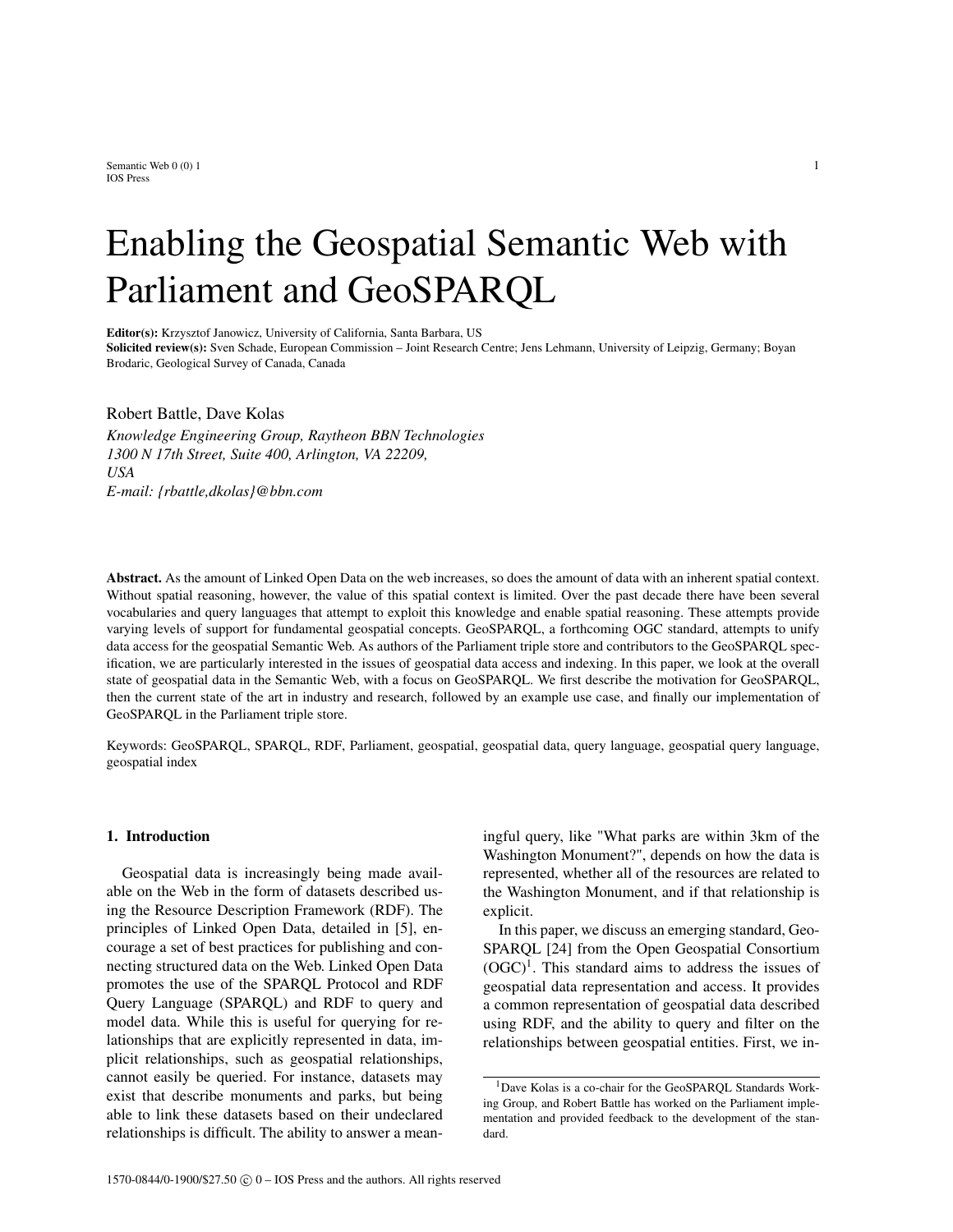troduce some geospatial concepts that are critical to understanding some of the design choices for Geo-SPARQL. We then describe topological relationships that are important to understand when designing a language for querying between spatial entities. Next, we describe the motivation for GeoSPARQL, the current state of the art in modeling and querying geospatial data in the Semantic Web, and we introduce Geo- $SPARCL$ . As authors of the Parliament<sup>2</sup> triple store, we are particularly interested in the capabilities that GeoSPARQL provides. We describe an implementation of a GeoSPARQL spatial index using Parliament and a use-case that illustrates a simple example of data integration with GeoSPARQL.

## 2. Geospatial Concepts

Some basic understanding of geospatial concepts is required for discussion of GeoSPARQL. The following sections define some of the terms used throughout the rest of this paper.

## *2.1. Features and Geometries*

Features and geometries are two fundamental concepts of geospatial science. A feature is simply any entity in the real world with some spatial location. This could be a park, an airport, a monument, a restaurant, etc. A feature can have a spatial location that cannot be precisely defined, such as a swamp or a mountain range. A geometry is any geometric shape, such as a point, polygon, or line, and is used as a representation of a feature's spatial location. For instance, Reagan National Airport is a geospatial feature because it is an entity that has a specific location in the world. It has a geometry that is a point with coordinates 38.852222, - 77.037778 (in the WGS84<sup>3</sup> datum). Geometries can be measured at varying resolutions, from a simple point in the center of a feature to a complex, precise measurement of a feature's entire border. Spatial data typically separates features from geometries, although that is not always the case.

#### *2.2. Coordinate Reference Systems*

An important part of the metadata associated with a geometry is its coordinate reference system (CRS) (alternatively known as its spatial reference system). The elements of a coordinate reference system provide context for the coordinates that define a geometry in order to accurately describe their position and establish relationships between sets of coordinates. There are four parts that make up a CRS: a coordinate system, an ellipsoid, a datum, and a projection.

A coordinate system describes a location relative to some center. A geocentric coordinate system places the center at the center of the Earth and uses standard X, Y, Z ordinates. A geographic (or geodetic) coordinate system uses a spherical surface to determine locations. In such a system, a point is defined by angles measured from the center of the Earth to a point on the surface. These are also known as latitudes (horizontal) and longitudes (vertical). A Cartesian coordinate system is a flat coordinate system on the surface. It enables quick and accurate measurements over small distances and is useful for applications such as surveying.

An ellipsoid defines an approximation for the center and shape of the Earth. A datum defines the position of an ellipsoid relative to the center of the earth. This provides a frame of reference for measuring locations and, for local datums, allows for accurate locations to be defined for the valid area of the datum. WGS84 is a datum that is widely used by GPS devices that approximates the entire world. Geographic coordinate systems use an Earth based datum that transforms an ellipsoid into a representation of the Earth.

In order to create a map of the Earth, it must be projected from a curved surface onto the plane. This projection will distort the surface in some fashion which will mean that the coordinates for some locations are more accurate than those in another. Some projections will preserve area, so the size of all objects is relative, while others preserve angles, and others try to do both. A coordinate system projected onto a plane enables faster performance, as Cartesian calculations require fewer resources than Spherical calculations. Computations across the plane, however, are inaccurate when they deal with large areas as the curvature of the Earth is not taken into account.

The combination of these elements defines a CRS. One common source of well defined coordinate refer-

<sup>2</sup>http://parliament.semwebcentral.org <sup>3</sup>http://en.wikipedia.org/wiki/World\_ Geodetic\_System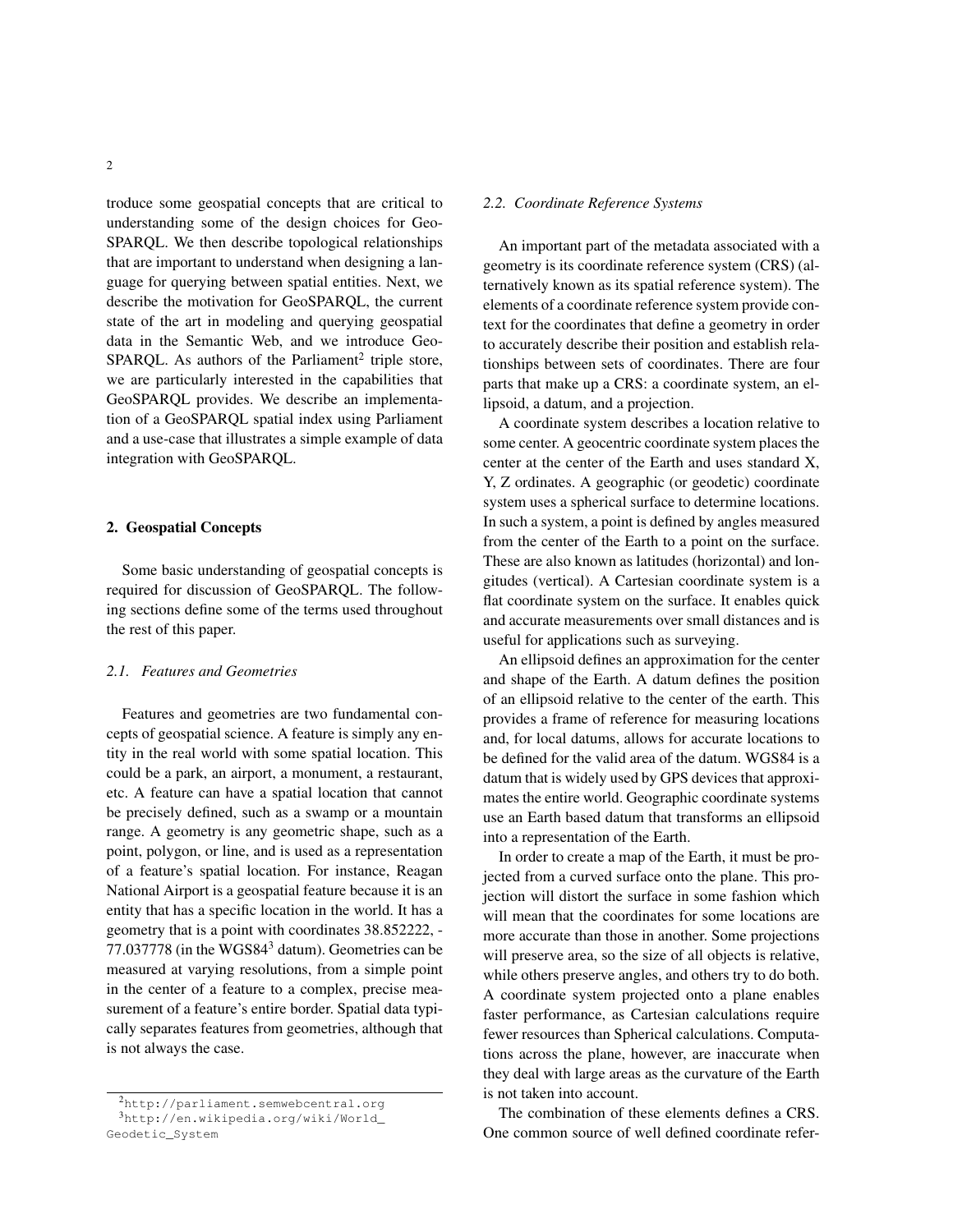ence systems is the European Petroleum Survey Group  $(EPSG)^4$ .

## *2.3. Topological Relationships*

All spatial entities are inherently related to some other spatial entity. Whether two entities intersect somehow or are thousands of miles apart, the relationship that they share can be described and evaluated.

In [28], Randell et al. describe an interval logic for reasoning about space using a simple ontology that defines functions and relations for expressing and reasoning over spatial regions. This logic is referred to as Region Connection Calculus (RCC). A subset of RCC, RCC8, defines eight mutually exhaustive pairwise disjoint relations which can be used to imply the rest of the relations in RCC. These eight base relations are:

- 1. DC $(x, y)$   $(x$  is disconnected from y)
- 2.  $x = y$  (x is identical with y)
- 3. PO $(x, y)$   $(x \text{ partially overlaps } y)$
- 4.  $EC(x,y)$  (x is externally connected with y)
- 5. TPP $(x,y)$  (x is a tangential proper part of y)
- 6. NTPP $(x,y)$  (x is a non-tangential proper part of y)
- 7. TPPi $(x,y)$  (y is a tangential proper part of x)
- 8. NTPPi $(x,y)$  (y is a non-tangential proper part of x)

The same set of eight geospatial topological relations is described with different names by Egenhofer in [8], and includes the capacity to describe the relationship between different dimensioned geometries. This model was later generalized in the Nine Intersection Model [11]. The Open Geospatial Consortium Simple Feature Access Common Architecture specification [25] uses the Nine Intersection Model introduced by Egenhofer to describe spatial relations for use in geographic access systems. Table 1 illustrates the equivalence between all of these spatial relations.

## 3. Motivation for GeoSPARQL

The Open Geospatial Consortium is a non-profit standards organization focused on geospatial data. The OGC is composed of members of industry, academic institutions, and government organizations. By standardizing GeoSPARQL within the OGC, we seek to leverage the experience of its members to ensure that

Table 1 Simple Features, Egenhofer and RCC8 relations equivalence

| <b>Simple Features</b> | Egenhofer          | RCC <sub>8</sub> |
|------------------------|--------------------|------------------|
| equals                 | equal              | EQ               |
| disjoint               | disjoint           | DC               |
| intersects             | $\neg$ disjoint    | $\neg DC$        |
| touches                | meet               | EC               |
| within                 | inside + coveredBy | NTPP + TPP       |
| contains               | contains + covers  | NTPPi + TPPi     |
| overlaps               | overlap            | PΟ               |

geospatial Semantic Web data is represented in a consistent logical way. With the input and acceptance of all of both knowledge base vendors and data producers and consumers, GeoSPARQL has the potential to unify geospatial RDF data access.

Geospatial reasoning is critical in a large number of application domains (emergency response, transportation planning, hydrology, land use, etc.). Users in these domains have long utilized relational databases with spatial extensions [9]. These spatially extended databases have given the combination of efficient, stable storage and retrieval of data with geospatial calculation and indexing. This allows questions like "Which students live within 2km of the school they attend?" to be answered efficiently.

Within the last decade, RDF storage solutions have become increasingly popular. These knowledge bases, sometimes called triple stores, are capable of better handling several types of problems at which relational databases struggle or are not intended to perform: queries with many joins across entities [32], queries with variable properties [32], and ontological inference on datasets. These features lend themselves towards problems that involve data exploration, linkage across datasets, and abstraction from low level data.

Because of RDF stores' ability to do inference and easily link data sets, they have been of growing interest to the geospatial data community. Often geospatial domains have complicated type hierarchies which cannot be fully expressed in current geospatial information systems. For instance, a river is both a waterway and a transportation route. Also, geospatial domain problems often require marrying multiple data sources together to solve a particular problem. In emergency response scenarios, population data, transportation data, and even realtime police and fire data must be combined to deliver a timely result. Combining data sources on the web is useful to consumers as well; geospatial data about points of interest combined with hotel information and travel route information could

<sup>4</sup>http://www.epsg-registry.org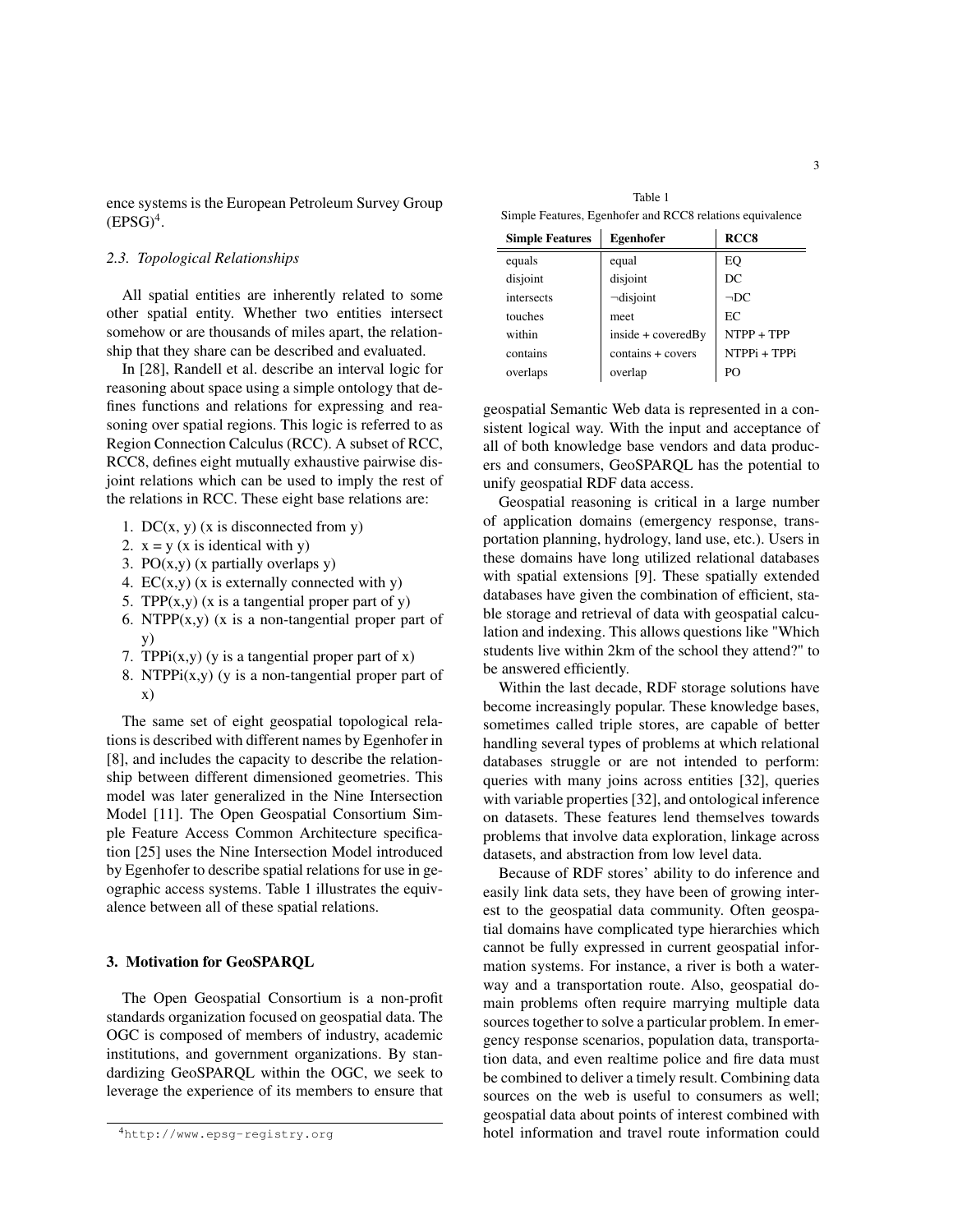lead to significantly more sophisticated travel planning than currently exists.

As such, it was inevitable that those people interested in expressing geospatial data on the Semantic Web would want to combine the spatial indexing and calculation of spatial databases with the inferential power and data linkage of RDF triple stores [16]. This has been done by many groups in varying ways for varying purposes, as will be discussed later.

To provide geospatial reasoning and querying in a triple store, the implementors must define both an ontology for representing spatial objects and query predicates for retrieving these spatial objects. However, each organization that has attempted this task has approached it in a slightly different way. As a result, spatial RDF data that would be properly indexed and queryable in one implementation would simply be treated as plain RDF data in another implementation.

This is the primary problem which the standardization of GeoSPARQL attempts to solve. The Geo-SPARQL language defines both a small ontology for representing features and geometries and a number of SPARQL query predicates and functions. All of these are derived from other OGC standards so that they are well grounded and understood. Using the new standard should ensure two things: (1) if a data provider uses the spatial ontology in combination with an ontology of their domain, that data can be properly indexed and queried in spatial RDF stores; and (2) compliant RDF triple stores should be able to properly process the majority of spatial RDF data.

Aside from providing the ability to perform spatial queries, the small ontology portion of the Geo-SPARQL specification is intended to provide an interchange format for geospatial data in a wide variety of use cases. The ontology is meant to be attached to other ontologies for various domains, providing only the bare spatial aspects. It is intended to be simple enough to cover the most light-weight uses, and scale in complexity for complex use cases. GeoSPARQL goes a long way to solving one of the research issues posed by Egenhofer in [10], namely that "we need a plausible canonical form in which to pose geospatial data queries".

GeoSPARQL is intended to inter-operate with both quantitative and qualitative spatial reasoning systems. A quantitative spatial reasoning system involves concrete geometries for features. With these concrete geometries present, distances and topological relations can be explicitly calculated. Qualitative geospatial reasoning systems allow RCC type topological inferences for features where the geometries are either unknown or cannot be made concrete [13]. For example, if there are assertions that a monument is inside a park, and the park is inside a city, a qualitative reasoning system should be able to infer that the monument is in the city through transitivity. Hybrid versions of these systems are also possible, where some features have concrete geometries and others have abstract geometries. By sharing a set of terms for topological relations, GeoSPARQL allows conclusions from quantitative applications to be used by qualitative systems and a single query language for both types of reasoning.

## 4. Geospatial RDF: State of the Art and Related Work

Over the past decade, there have been many different attempts to create a geospatial RDF standard. Several different organizations, including the W3C, research groups, and triple store vendors have created their own ontologies and strategies for representing and querying geospatial data.

In 2003, a W3C Semantic Web Interest Group created the Basic Geo Vocabulary [31] which provided a way to represent WGS84 points in RDF. This work was extended from 2005 through 2007 by the W3C Geospatial Incubator Group [21] to follow the GeoRSS [23] feature model to allow for the description of points, lines, rectangles, and polygon geometries and their associated features. This group produced the GeoOWL ontology<sup>5</sup> which provides a detailed and flexible model for representing geospatial concepts. These ontologies were produced as products from their respective groups within the W3C as the result of collaborations across university and industry partners.

There are published datasets that use the W3C vocabularies [3] and a variety of triple stores that support data represented by these ontologies [17,22]. However, the associated working groups never moved beyond the incubator state and the respective ontologies never became official W3C recommendations. These ontologies also only work with data in the WGS84 datum. In order to be valid, data in any other CRS must be projected which can lead to inaccuracy in the data.

Support for spatial data in triple stores is mixed. Several vendors support spatial data, but not all ven-

<sup>5</sup>http://www.w3.org/2005/Incubator/geo/ XGR-geo-20071023/W3C\_XGR\_Geo\_files/geo\_2007. owl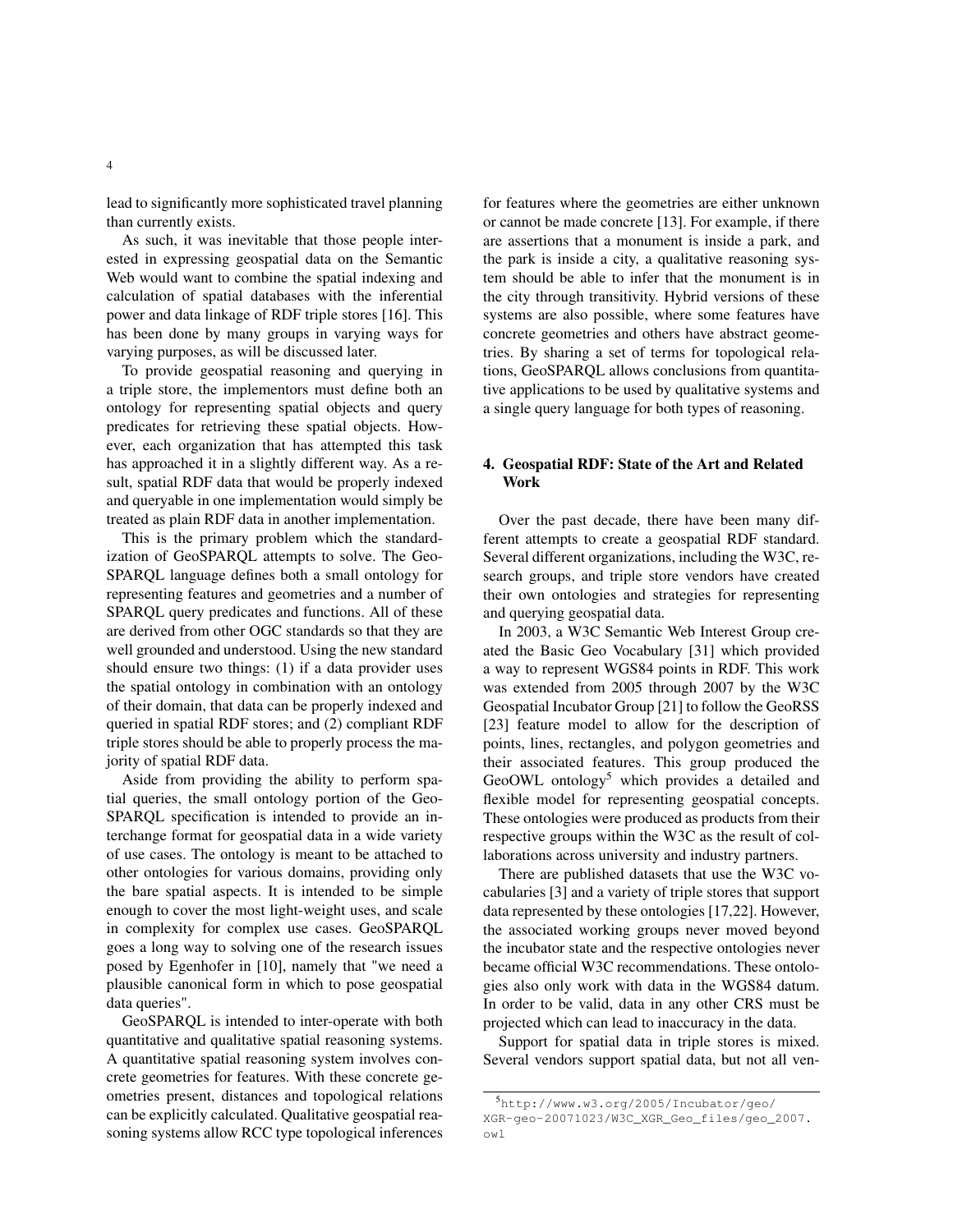dors support the same representation of data or share the same support for relational queries. Some triple stores use the aforementioned W3C ontologies, while others have invented their own.

Parliament, the high performance [18] triple store from Raytheon BBN Technologies, provided the first geospatial index for semantic web data in 2007 [16, 17]. This index supports data in the GeoOWL ontology and introduces ontologies for querying spatial data via RDF properties that correspond to the RCC spatial relations and OGC Simple Features relations. However, data in the W3C Basic Geo vocabulary is unsupported.

Ontotext's OWLIM-SE<sup>6</sup> triple store can index point data represented in the W3C Basic Geo Vocabulary [22]. The only spatial relationship that can be queried is whether a point is contained within a circle or polygon. The ability to query for relationships between higher order geometries such as lines and polygons is not supported.

OpenLink Virtuoso<sup>7</sup> also has support for the W3C Basic Geo Vocabulary. A SPARQL function is provided to convert a pair of latitude and longitude property values into a point geometry. A special literal datatype, virtrdf:Geometry, is also provided for indexing point literals. Support for testing intersection and containment relationships is provided via property functions. Through a combination of these relations and their negations, most of the Egenhofer relations can be tested. However, some relations, such as testing for overlap, cannot be supported in Virtuoso.

Other triple stores take a completely different approach. As described in [12], Franz AllegroGraph<sup>8</sup> defines a custom datatype to represent geospatial data and map it to a "strip" of space in the index that contains the data. A modified SPARQL syntax provides a new GEO operator where the geospatial aspect of the query is defined.

OpenSahara<sup>9</sup> provides a service for adding external indexing and geospatial querying capabilities to any triple store with a Sesame $10$  Sail layer. The implentation is a wrapper for the PostgreSQL $^{11}$  database with PostGIS spatial extensions<sup>12</sup> and as such, Open-Sahara supports all of the geometries and relations defined in the OGC Simple Features Access [25]. Literal datatypes are introduced for Well-Known Text (WKT), Well Known-Binary (WKB), and their compressed forms while the spatial relations that PostGIS supports are implemented as SPARQL filter functions.

In addition to vendor supported options, there has been significant community and research interest inrepresenting and querying geospatial data in the last few years. Perry proposed an extension to SPARQL, SPARQL-ST in [26]. This introduces a modified SPARQL syntax for posing spatial queries to data that is modeled in an upper ontology based on GeoRSS. A focus on describing data and metadata such as the CRS for geometries allows SPARQL-ST to operate with data of different systems which is something that is lacking from many vocabularies such as GeoOWL and the Basic Geo vocabulary. This increased flexibility with data is hindered, however, by the proposed query syntax which deviates from the standard SPARQL language. Any data that is in the SPARQL-ST format can only be accessed by a SPARQL-ST system.

Taking a simpler approach, Zhai et al., in [34] and [33], discuss the need for adding topological predicates to SPARQL. The OGC Simple Features relations and a subset of geometries are used as the basis for their ontologies. Unfortunately, the relations have to be specifically encoded in RDF and the data cannot support multiple coordinate reference systems.

Another approach described by Koubarakis and Kyzirakos in [19] is based on research from the constraint database community. Constraint databases are a promising technology for integrating spatial data [4]. The authors propose to enrich the Semantic Web with spatial and temporal data by extending RDF and SPARQL with constraints. The proposed extension to RDF, stRDF, uses typed literals to describe a semilinear point set. The query language, stSPARQL, extends SPARQL to includes additional operators for querying RCC relationships and introduces a new syntax for specifying spatial variables. Support for multiple coordinate reference systems is not discussed. Compatibility with existing data is also a problem as not all data is represented as a semi-linear point set. stSPARQL is intentionally not compatible with OGC standards as the authors believe that the semi-linear point set can be used to describe different geometries without forcing a hierarchy of datatypes on users. In [20], stSPARQL and stRDF are described with an additional context of GIS applications. The authors contrast stRDF and stSPARQL with prior work (such as GeoOWL) and note that it is hard to find information

<sup>6</sup>http://www.ontotext.com/owlim/editions

<sup>7</sup>http://www.openlinksw.com

<sup>8</sup>http://www.franz.com/agraph/allegrograph

<sup>9</sup>http://www.opensahara.com

<sup>10</sup>http://www.openrdf.org

<sup>11</sup>http://www.postgresql.org

<sup>12</sup>http://postgis.refractions.net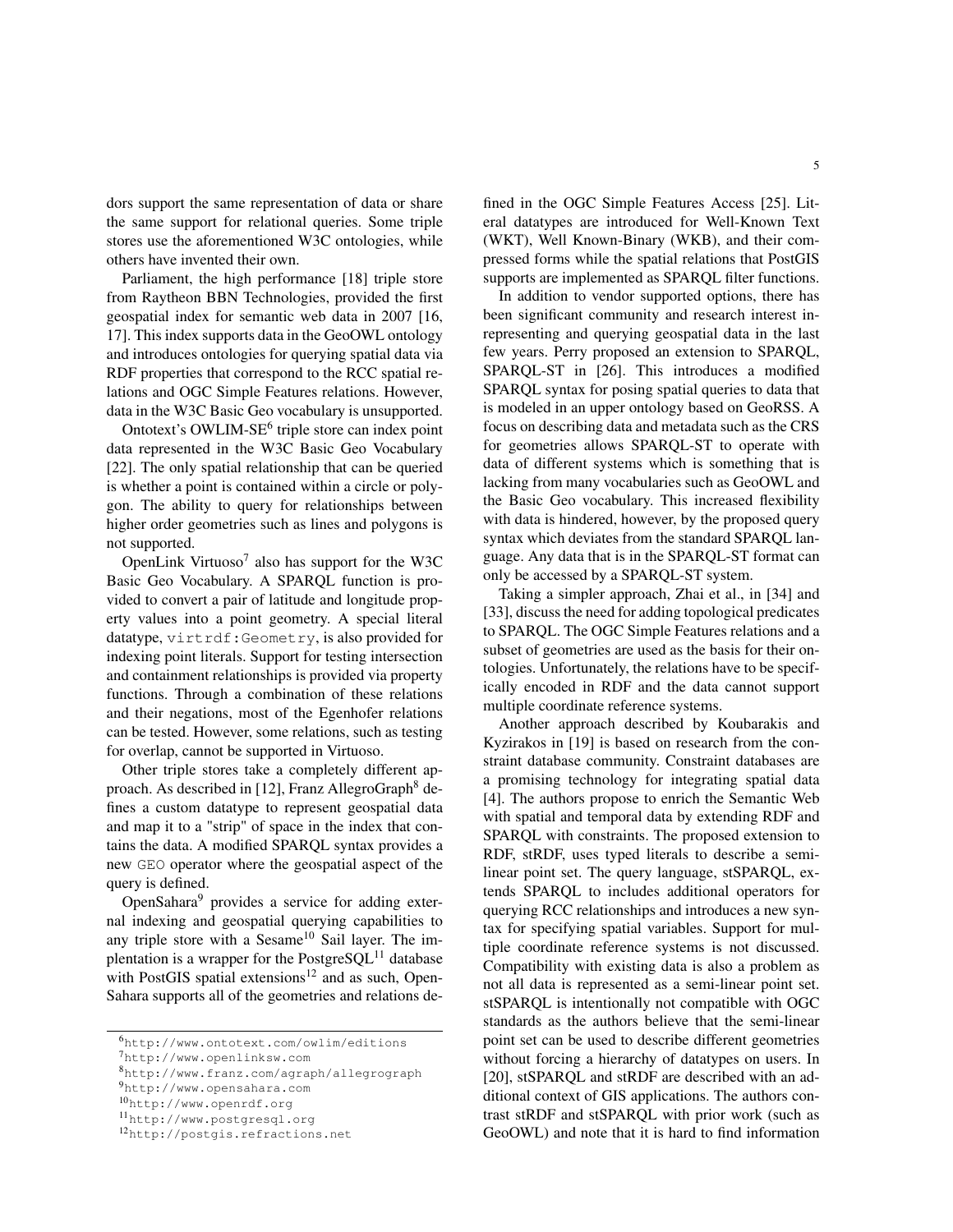about geometries when you do not know what type of geometries will be in the answer set and what properties to ask about. This is a problem with representations like GeoOWL where different geometries have different properties. The semi-linear point set avoids this by encapsulating the representation into a single datatype.

The NeoGeo Vocabulary [29] is a vocabulary that arose from the NeoGeo community<sup>13</sup>, the Linked Data community, and several universities. They recognized the need for a well formed standard representation for geospatial data and provided one that is based on the Geography Markup Language (GML) Simple Features Profile<sup>14</sup>. To describe spatial relations, an ontology based on RCC8 is also provided. A limitation of the NeoGeo approach is the need to represent each coordinate as a resource. In particular, polygons and lines are represented with an RDF collection of Basic Geo points. While this does allow points to be shared across geometries, it significantly increases the verbosity of the data. Unfortunately, this extra verbosity does not result in particular gains in expressive power, since each point in a polygon provides little value in isolation and RDF list contents are difficult to query for in SPARQL 1.0. Moreover this prevents geometry literals from being compared easily in SPARQL filter functions. The ability to use content negotiation to retrieve other formats for geometries mitigates these issues for some applications. A nice thing about this approach is that it does not require any complex literals to parse, and thus may be attractive to Semantic Web practitioners not familiar with geospatial data formats.

In [15], Hu and Du compose a three level hierarchical spatiotemporal model: a meta level for abstract space-time knowledge, a schema level for well-known models in spatial and temporal reasoning (e.g., RCC, Allen time[1]), and an instantiations level that provides mappings and formal descriptions of the various ground spatiotemporal statements in the Linked Data clouds. This meta approach provides a convenient way to abstract out spatial knowledge from its underlying representation. Mappings, however, have to be defined for each dataset at the instantiations level.

A complete implementation of integrating spatial data and queries into an RDF triple store is described by Brodt et al. in [7]. By typing WKT string representations of geometry literals with a spatial datatype, the triple store is able to efficiently store and query data. Once again, the OGC Simple Features relations are used as the basis for posing queries for the spatial relation. These relations are mapped to SPARQL filter functions which allow for direct comparison between spatial literals. This implementation is similar to the approach taken by Parliament and OpenSahara in the way that the SPARQL language itself does not need to be modified in order to query for the spatial relations between entities.

#### 5. Introduction to GeoSPARQL

As illustrated above, many groups have created ontologies and query predicates to make indexing and query of geospatial data possible. However, since there are many of these and they all differ slightly, data that can be spatially queried in one knowledge base may not be able to be spatially queried in another. Geo-SPARQL provides a standard for geospatial RDF data insertion and query, which covers the use cases of the other previous approaches.

The GeoSPARQL specification attempts to enable a wide range of geospatial query use cases, from simple points of interest knowledge bases to detailed authoritative geospatial data sources for transportation. Moreover, use of GeoSPARQL for both of these types of data should enable the data sets to be easily used together. In order to achieve this goal, different conformance classes are provided. This means that a simple knowledge base implementation intended for simple use cases need not implement all of the more advanced reasoning capabilities of GeoSPARQL, such as quantitative reasoning or query rewriting.

There are also several sets of terminology for the topological relationships between geometries. Rather than mandate that all implementations use the same set of terminology, each implementation can choose which sets of terms to support. This is discussed further in the section on GeoSPARQL relationships.

GeoSPARQL attempts to address the problems with the disparate and incompatible implementations for representing and querying spatial data. It achieves this by defining an ontology that closely follows the existing standards work from the OGC with regard to spatial indexing in relational databases.

The GeoSPARQL specification contains three main components:

1. The definition of a vocabulary to represent features, geometries, and their relationships.

<sup>13</sup>http://sites.google.com/site/neogswvocs/ <sup>14</sup>http://www.ogcnetwork.net/gml-sf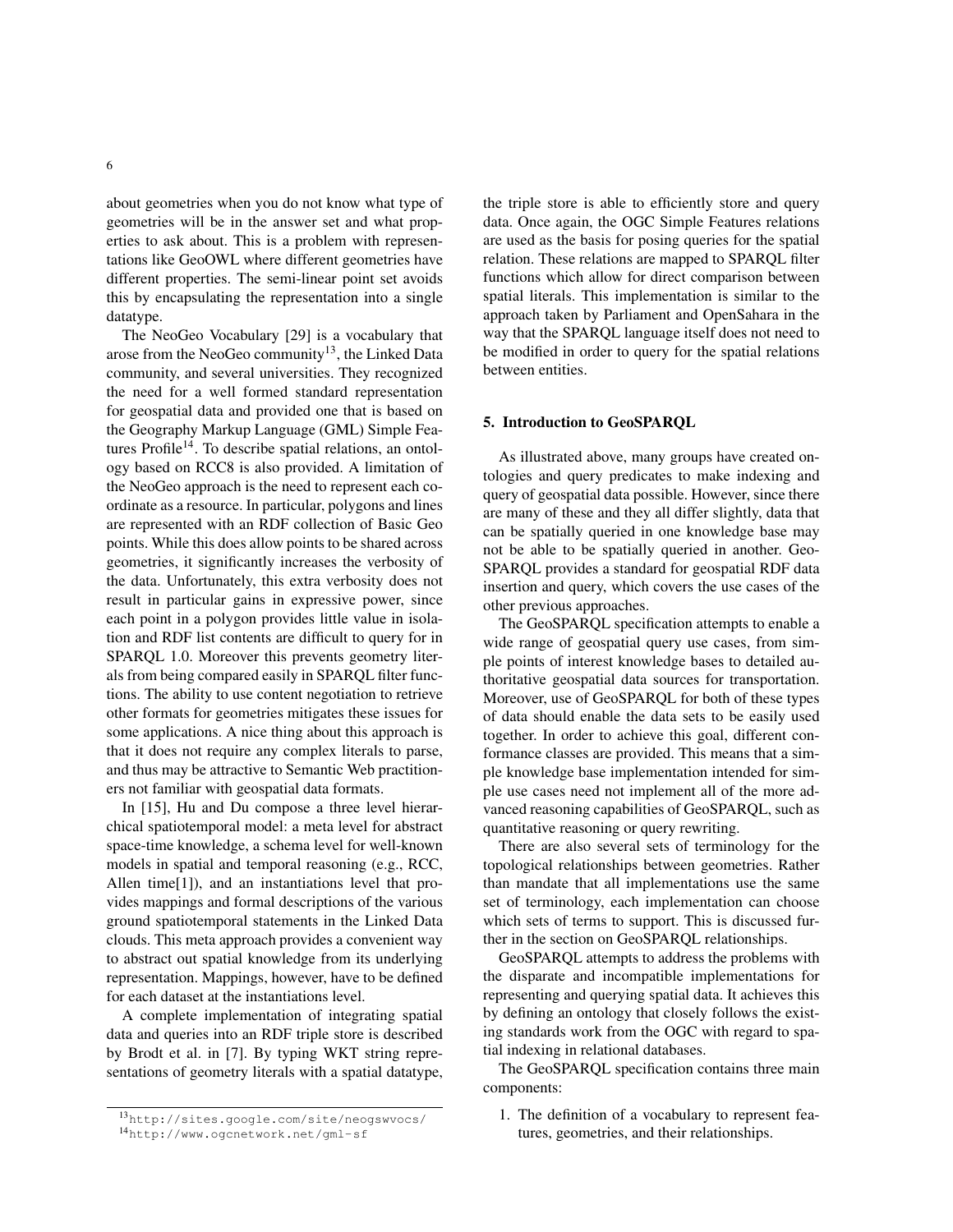- 2. A set of domain-specific, spatial functions for use in SPARQL queries.
- 3. A set of query transformation rules.

## *5.1. GeoSPARQL Ontology*

The ontology for representing features and geometries is fundamental to being able to build and query spatial data. The ontology is based on the OGC's Simple Features model, with some adaptations for RDF. Note that prefix definitions are omitted from examples for clarity; a definition of all of the prefixes used is at the end of the paper in listing  $15^{15}$ . The ontology includes a class geo:SpatialObject, with two primary subclasses, geo:Feature and geo: Geometry. These classes are meant to be connected to an ontology representing a domain of interest. Features can connect to their geometries via the geo: hasGeometry property.

For example, an airport is a geo:Feature. It is a conceptual thing that exists in the real world in a particular place. In the real world, it has a location that corresponds to the coordinates of all of the infinite points along the border of the airport area. This real-world location has to be measured and estimated in some way. It is possible to do this measurement at various resolutions, each of which may serve well for different purposes. A representation of the real world location which has been measured becomes a geo: Geometry. Thus the airport may have several geo: Geometrys, ranging from a single point in the center of the airport to an extremely detailed polygon that closely follows the airport's outside border. A geometry that will function for most purposes within a dataset can be specified as the geo: defaultGeometry.

GeoSPARQL includes two different ways to represent geometry literals and their associated type hierarchies: WKT and GML. An implementor of a spatial triple store may choose to support either or both of these representations. GeoSPARQL provides different OWL classes for the geometry hierarchies associated with both of these geometry representations. This provides classes for many different geometry types such as point, polygon, curve, arc, and multicurve. The geo:asWKT and geo:asGML properties link the geometry entities to the geometry literal representations. Values for these properties use the sf:wktLiteral and gml:gmlLiteral data types respectively.

## *5.2. GeoSPARQL Relationships*

GeoSPARQL also includes a standard way to ask for topological relationships, such as overlaps, between spatial entities. These come in the form of binary properties between the entities and geospatial filter functions.

The topological binary properties can be used in SPARQL query triple patterns like a normal property. Primarily they are used between objects of the geo:Geometry type. However, they can also be used between geo:Features, or between geo: Features and geo:Geometrys, if GeoSPARQL's query rewrite rules are supported (discussed in the next section). The properties can be expressed using three distinct vocabularies: the OGC's Simple Features, Egenhofer's 9-intersection model, and RCC8. Which of these vocabularies is supported can be dependent on the triple store implementation, though it is likely that implementations will support all three. The Simple Features topological relations include equals, disjoint, intersects, touches, within, contains, overlaps, and crosses.

The filter functions provide two different types of functionality. First, there are operator functions which take multiple geometries as predicates and produce either a new geometry or another datatype as a result. An example of this is the function ogcf: intersection. This function takes two geometries and returns a geometry that is their spatial intersection. Other functions like ogcf:distance produce an xsd:double as a result. The second type of functionality is boolean topological tests of geometries. These come in the same three vocabulary sets as the topological binary properties: simple features topological relations, Egenhofer relations, and RCC8 relations. These functions are partially redundant with the topological binary properties; however, the topology functions take the geometry literals as parameters, while the binary properties relate geo: Geometry and geo:Feature entities. This means that quantitative and qualitative applications can both make use of the binary properties, but only quantitative applications can make use of the topology functions. Also, comparisons to concrete geometries provided in the

<sup>&</sup>lt;sup>15</sup>In order to be more relevent to the forthcoming finalized Geo-SPARQL standard, this paper makes use of an updated OGC internal draft of GeoSPARQL. While the functionality is the same as the public draft, the uniform resource identifiers (URIs) for GeoSPARQL predicates and classes have been updated. We have chosen to use the newer URIs in this document in order to be more consistent with the standard once it is released.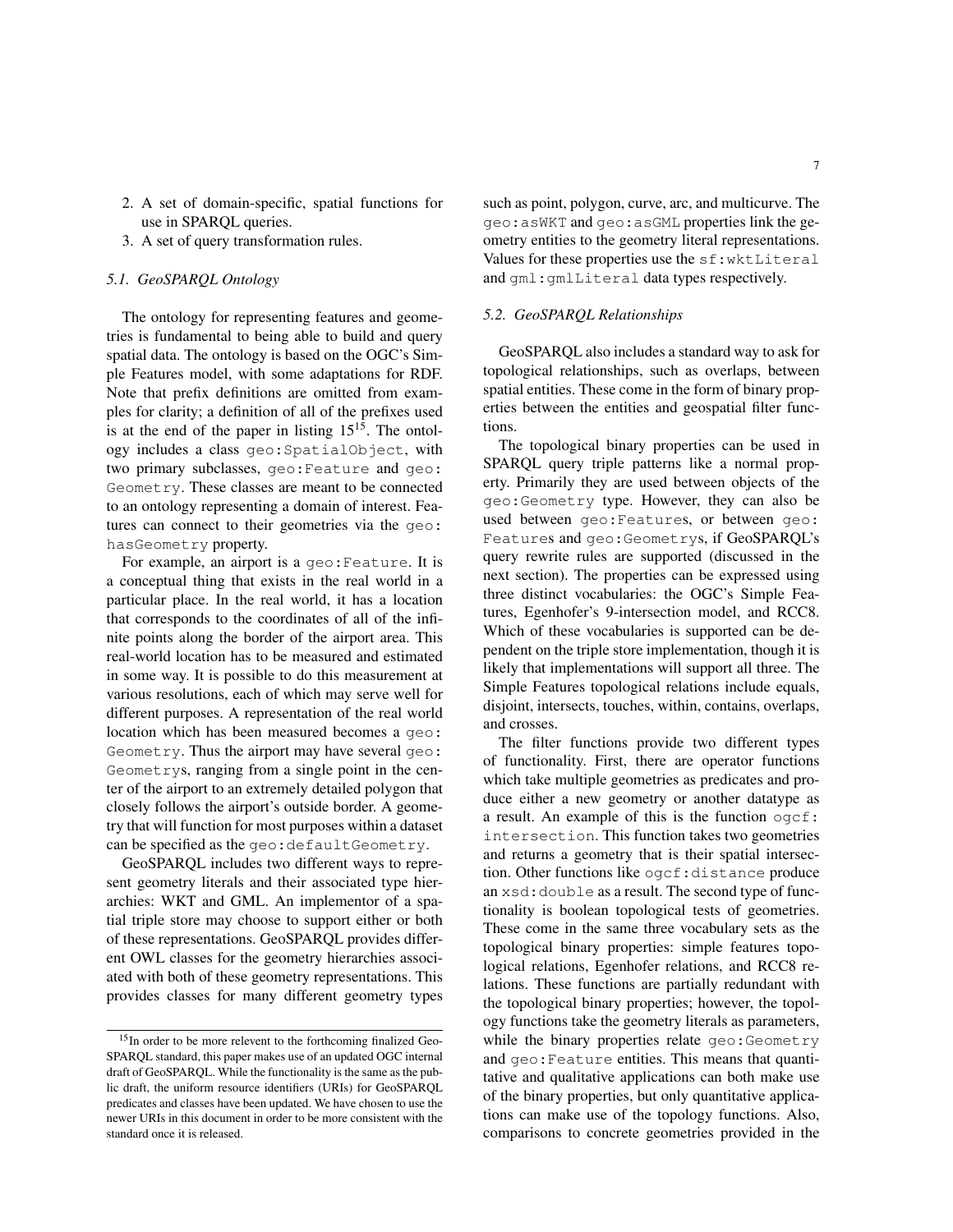query can only be made via the functions. An example of the topological functions is ogcf:intersects, which returns true if two geometries intersect.

## *5.3. Query Transformation Rules*

The query rewrite rules allow for an additional layer of abstraction in SPARQL queries. While only concrete geometry entities can be quantitatively compared, it nonetheless sometimes makes sense to discuss whether two features have a particular topological relationship. This is represented in the natural language question, "Is Reagan National Airport within Washington, DC?". Although Reagan National is referred to as a Washington DC airport, it is actually across the Potomac river in Virginia. In GeoSPARQL, feature to feature and feature to geometry topological relations are achieved by the combination of the use of the geo: defaultGeometry property and the query rewrite rules. If a geo:Feature is used as the subject or object of a topological relation, the query is automatically rewritten to compare the geo: Geometry linked as a default, thus removing the abstraction for processing. Listing 1 shows a query with a relationship between geo:Feature objects before and after rewrite.

## Listing 1: Query Rewrite Example

```
#Before
ASK {
  ex:DCA a geo:Feature;
     geo:sfWithin ex:WashingtonDC .
  ex:WashingtonDC a geo:Feature .
}
#After
ASK {
  ex:DCA a geo:Feature;
     geo:defaultGeometry ?g1 .
  ex:WashingtonDC a geo:Feature ;
     geo:defaultGeometry ?g2 .
  ?g1 geo:sfWithin ?g2 .
}
```
The goal of this feature is to provide a more intuitive approach to geospatial querying for use cases that do not require many different geometries, while still maintaining a concrete definition of this intuitive understanding. Compliant GeoSPARQL triple stores are not required to implement this feature.

## Listing 2: Example Ontology

```
ex:Restaurant a owl:Class;
   rdfs:subClassOf ex:Service .
ex:Park a owl:Class;
   rdfs:subClassOf ex:Attraction .
ex:Museum a owl:Class;
   rdfs:subClassOf ex:Attraction .
ex:Monument a owl:Class;
   rdfs:subClassOf ex:Attraction .
ex:Service a owl:Class;
   rdfs:subClassOf ex:
      PointOfInterest .
ex:Attraction a owl:Class;
   rdfs:subClassOf ex:
      PointOfInterest .
ex:PointOfInterest a owl:Class;
   rdfs:subClassOf geo:Feature .
```
#### Listing 3: Washington Monument

```
ex:WashingtonMonument a ex:Monument;
   rdfs:label "Washington Monument";
   geo:hasGeometry ex:WMPoint .
ex:WMPoint a geo:Point;
  geo:asWKT "POINT(-77.03524
     38.889468)"^^sf:wktLiteral.
```
## 6. Using GeoSPARQL

Consider an example using a points of interest ontology in listing 2. We seek to represent points of interest of various types (Monuments, Parks, Restaurants, Museums, etc.). These types of landmarks are represented in a class hierarchy with a ex:PointOfInterest class at the top. These classes of course may include many non-spatial attributes, but only a label is included here. All that is required to link this ontology with GeoSPARQL, and thus give its classes a geospatial reference, is to make ex:PointOfInterest a subclass of geo:Feature. This may of course result in the class having two parent classes, but this is compatible with RDFS and OWL reasoning.

If compliance with WKT is chosen, and latitudes and longitudes are expressed in WGS84 datum in a longitude latitude order (CRS:84), a record for the Washington Monument would look like listing 3. If a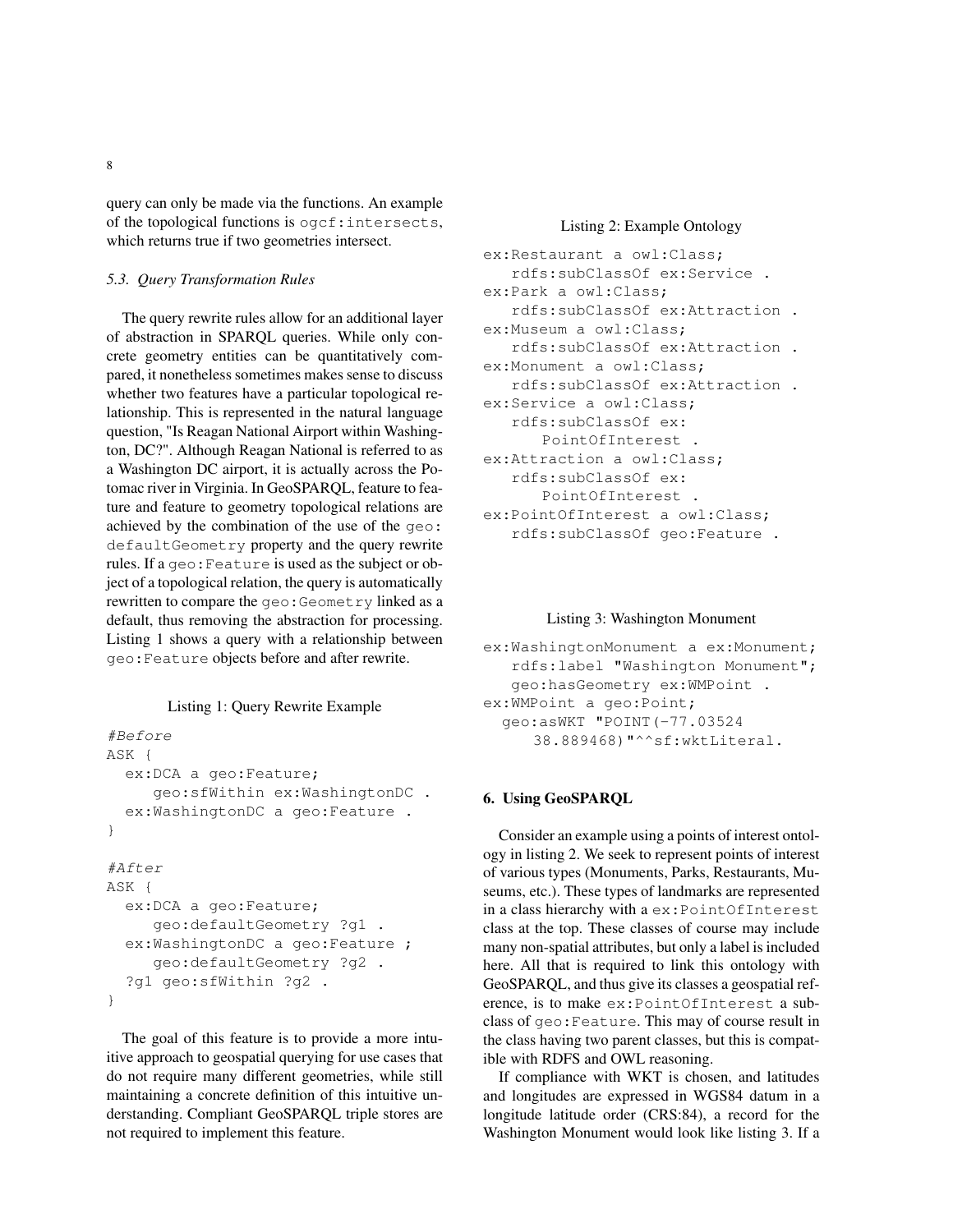coordinate reference system other than CRS:84 is desired, that can be included within the literal. Listing 4 expresses the same point in WGS84 with latitude longitude order.

## Listing 4: Point in WGS84 datum

```
"<http://www.opengis.net/def/crs/
   EPSG/0/4326> POINT(38.889468
   -77.03524)^^"sf:wktLiteral
```
While this representation may seem verbose, and the literal string is no longer standard WKT, it has the advantage of encoding the CRS information directly into the literal. This is all of the data needed to define a geo:Geometry; without the CRS, another property would need to be added onto the geo: Geometry instance, and that property would need to be read and passed into filter functions as well. While an argument can be made that it produces a "cleaner" model if the CRS was associated with a geometry via a separate predicate, GeoSPARQL focused on producing a compact representations that could contain the entire description of a geometry within a single literal. For the case of WKT, this necessitates adding the CRS specification to the WKT literal string. For the GML conformance class, the CRS information is already encoded in the GML string so no changes are required.

Now we will look at a few example GeoSPARQL queries using this data. One potential query over this dataset would be, "Which monuments are contained within a park?" This query requires a topological comparison between the geometries of the monuments and the geometries of parks. We show it in listing 5 using the binary topology property geo:within. The two entities have type statements, geo:hasGeometry properties to tie them to their geometries, and then the geo:within function to tie them together.

If the knowledge base being used supported the query rewriting rules, and the data set included default geometries, the first query could be rewritten even more simply using a feature-to-feature topological relationship. This method is demonstrated in listing 6.

Spatial user interfaces often need to look for entities of a particular type that fall within an explicit bounding box. Consider the query, "What attractions are within the bounding box defined by (-77.089005, 38.913574) and (-77.029953, 38.886321)?" Because we need to specify an explicit geometry in the query, we need to compare to it using the topological filter functions as opposed to the binary properties. We have the attrac-

## Listing 5: Example Query 1

```
SELECT ?m ?p
WHERE {
  ?m a ex:Monument ;
      geo:hasGeometry ?mgeo .
  ?p a ex:Park ;
     geo:hasGeometry ?pgeo .
  ?mgeo geo:within ?pgeo .
}
```
## Listing 6: Example Query 2

```
SELECT ?m ?p
WHERE {
  ?p a ex:Park .
  ?m a ex:Monument ;
     geo:within ?p .
}
```
#### Listing 7: Example Query 3

```
SELECT ?a
WHERE {
  ?a a ex:Attraction;
      geo:hasGeometry ?ageo .
  FILTER(geof:within(?ageo,
      "POLYGON((
-77.089005 38.913574,
-77.029953 38.913574,
-77.029953 38.886321,
-77.089005 38.886321,
-77.089005 38.913574
))"^^sf:wktLiteral))
}
```
tion entity and its attached geometry, and the geometry is compared with the filter function geof:within. This query is shown in listing 7. Note that the bounding box is expressed as a polygon.

Queries looking for entities within a particular distance of either other entities or a current location are extremely useful as well. "Which parks are within 3km of the Washington Monument?" can be easily ex-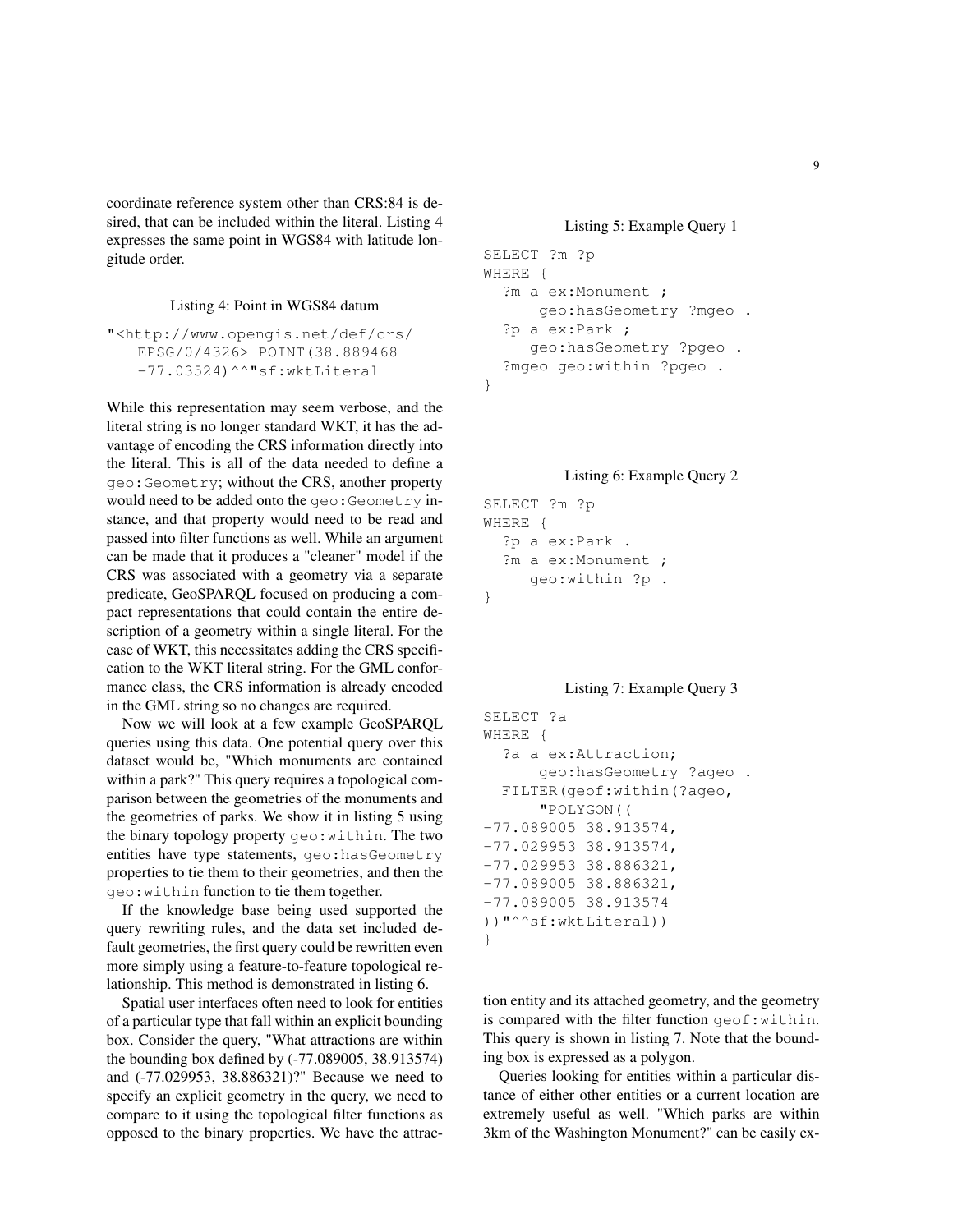```
Listing 8: Example Query 4
```

```
SELECT ?p
WHERE {
 ?p a ex:Park ;
  geo:hasGeometry ?pgeo .
 ?pgeo geo:asWKT ?pwkt .
 ex:WashingtonMonument
  geo:hasGeometry ?wgeo .
 ?wgeo geo:asWKT ?wwkt .
 FILTER(geof:distance(?pwkt, ?wwkt,
    units:m) < 3000)
}
```
pressed in GeoSPARQL. We assume the same URI for the Washington Monument in the data example above. We need to retrieve the two geometries and use the function geof:distance to calculate the distance between them. A standard SPARQL less than function is then applied. This query is shown in listing 8. These example queries require relatively little in terms of non-spatial constraints, but serve to illustrate some basic functionality with GeoSPARQL. With a more complex ontology, queries could include more complicated thematic elements as well.

## *6.1. Exploiting Geospatial Data*

Storing geospatial data just as RDF triples does not allow for the spatial exploitation of that data. In order to be able to efficiently query for the relationships between spatial entities, the data must be indexed. This allows only those resources that match the spatial component of a query to be retrieved, rather than spatially filtering all bindings that match a given query. The relative performance advantages of using a spatial index versus spatially filtering a result set is discussed by Brodt et al. in [7].

## *6.2. Parliament and GeoSPARQL*

In order to take advantage of data represented in GeoSPARQL, a SPARQL endpoint needs to understand the GeoSPARQL ontology and provide support for one (or more) of the conformance classes. The Parliament triple store provides one such implementation (based on a draft version of the specification) that allows GeoSPARQL data to be indexed and provides a query engine that supports GeoSPARQL queries.

Parliament has a modular architecture that enables indexes to be built on top of the storage engine. One of these indexes is a spatial index based on a standard Rtree implementation [14]. In a similar approach to [7], the spatial index is integrated in a way that provides native support for spatial relational queries and efficient storage of the data. The general goal for this index is to split SPARQL queries with geospatial information into multiple parts, allowing for an optimized query plan between the spatial components of the query and the components with non-spatial triples to be executed.

Before the emergence of GeoSPARQL, Parliament indexed data represented in GeoOWL and allowed RCC8 and OGC Simple Features relations to be queried [16,17]. We are currently implementing Geo-SPARQL based on the public candidate draft standard, and we describe this implementation in the following section.

#### *6.2.1. Index Specification*

The index interfaces in the Parliament API include methods for building a record from data, adding and removing records, finding a record by URI, and finding records by value. Existing indexes include the aforementioned GeoOWL spatial index, a temporal index (for indexing OWL Time<sup>16</sup>), and a basic numeric index (for optimizing range queries on numeric property values).

The Parliament triple store is built with support for Jena's RDF Application Programming Interface (API) and ARQ SPARQL query engine<sup>17</sup>. An implementation of Jena's graph interface<sup>18</sup> provides access to the base graph store with support for adding, removing, and finding triples. By attaching a listener $19$  to the graph, the addition and removal of triples can be detected and forwarded to any associated indexes. Parliament's GeoSPARQL index listens for triples that contain the geo:asWKT or geo:asGML predicates. Any triple that is added to the graph is checked to see if it matches. At this point, the index can create a record for the geometry that is represented in the object of the triple and insert it into the index. For instance, when adding the triples in listing 3 to Parliament, the index

<sup>16</sup>http://www.w3.org/TR/owl-time/

<sup>17</sup>http://www.openjena.org

<sup>18</sup>http://openjena.org/javadoc/com/hp/hpl/ jena/graph/Graph.html

<sup>19</sup>http://openjena.org/javadoc/com/hp/hpl/ jena/graph/GraphListener.html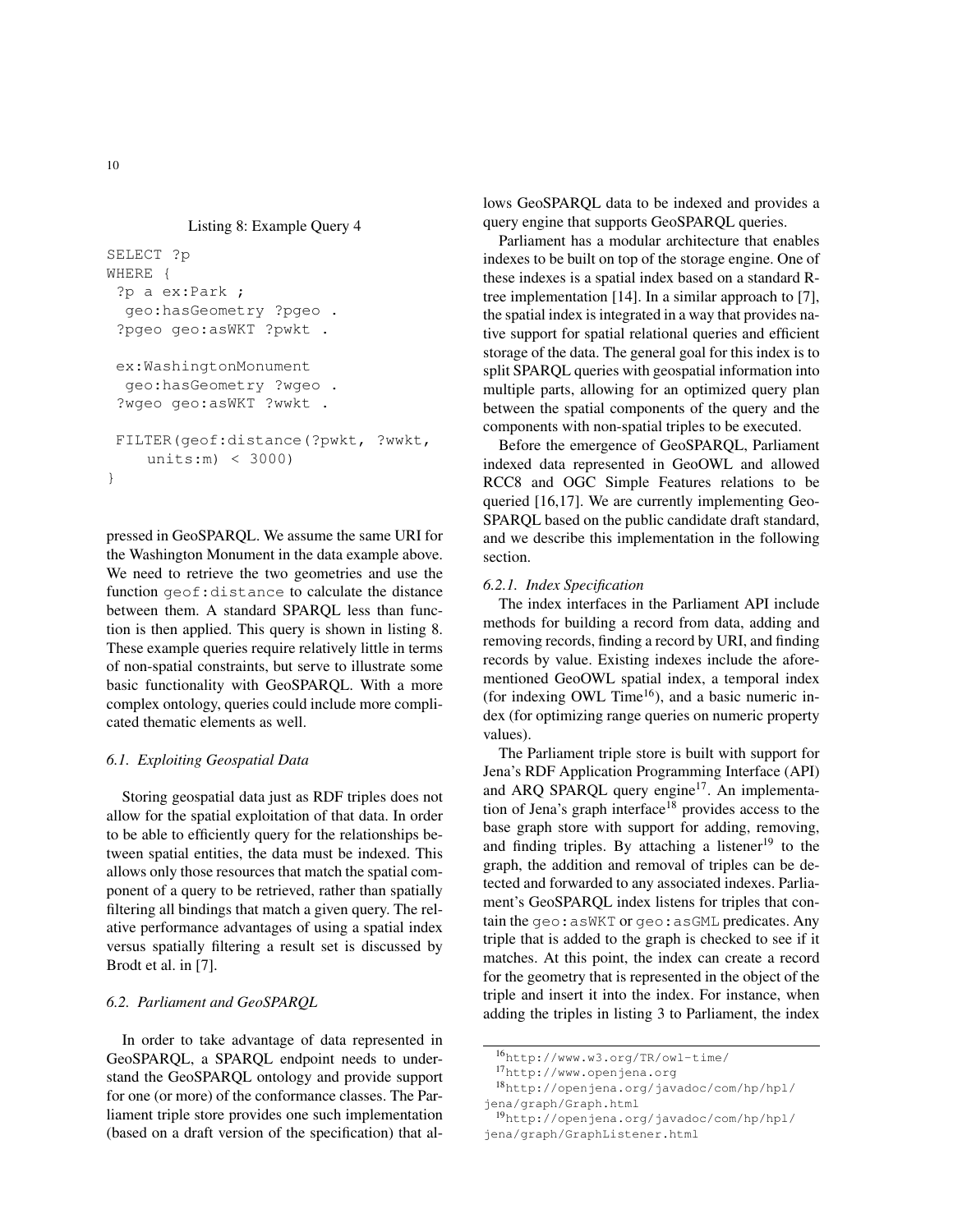Listing 9: Property Function Query

```
SELECT ?x
WHERE {
  ?x apf:concat( "Hello", " ", "
     World") .
}
```
will generate a single record that contains a reference to the resource ex:WMPoint and its WKT value.

In order to query for data in an index, we have extended the ARQ query engine to support property functions that can access indexes. When ARQ parses a SPARQL query, it detects the different operators in the query. A particularly useful feature of ARQ is the support for property functions. Instead of matching a triple in a graph, property functions can execute custom code in the context of the SPARQL query. Consider the query in listing 9. It will yield a result set with a single binding for  $?x$  by concatenating all of the arguments together to form the literal "Hello World" instead of attempting to match the triple pattern. Parliament implements the GeoSPARQL spatial relations, such as geo:intersects, as property functions.

## *6.3. Optimizing Query Execution*

By using an index, a query can be optimized such that the most selective part is executed first. Consider the query in listing 10. This query is asking for all monuments within the National Mall. Parliament's query optimizer splits the query into blocks for execution based on how the variables in the query are used and what special operations occur in the query. In this instance, since the predicate, geo:within, is an index property function, the triple containing the predicate is considered as one query block. The rest of the query is a simple basic graph pattern containing two triples describing ?m. The basic graph pattern is analyzed and partitioned so that no variable crosses partitions. For this query, this generates two partitions. When the query is executed, the Parliament query optimizer has two choices: (1) it can execute the spatial part first and then match to the graph pattern, or (2) it can execute the graph pattern first, then execute the spatial operation. The optimizer will decide what to do based on which path estimates it will provide the fewest result bindings.

## Listing 10: Optimization Example Query

```
SELECT ?m
WHERE {
  ?m a ex:Monument ;
      geo:hasGeometry ?mgeo .
  ?mgeo geo:within ex:
     NationalMallGeometry .
}
```
In this example, there are two sub patterns: the index property function, and the basic graph pattern for ?m. Each sub pattern estimates how many results that it will be able to provide. For operations within the spatial index, a bounding box query can be performed to estimate how many results will be returned. In this example, the index will look up the bounding box for ex:NationalMallGeometry and calculate how many items it contains. For basic graph patterns, Parliament keeps statistics on the triples it contains and can quickly estimate how many matches are in the store for a given triple pattern. Sub patterns containing basic graph patterns use these statistics to estimate how many triples will be bound by the pattern. After each sub pattern has an estimate, they are ordered in ascending order executed accordingly. In this case, if there were 500 monuments with geometries, but only 100 geometries within the bounding box, the index property function would be executed first. If, however, there were 500 geometries within the bounding box, but only 10 monuments exist in the triple store, the basic graph pattern would execute first and the spatial relationship would be tested for each of the 10 results.

In addition to optimizing pattern order, optimizing spatial operations can provide significant performance benefits. Consider the query in listing 11. This query is deceptive in that it appears to be asking a simple geospatial question: "What are all the geometries within 10km of the feature described by <http://sws.geonames.org/4212826/>?". However, there is no way for Parliament's query optimizer to know a priori what the distances between geometries are. While some implementations of Geo-SPARQL may be optimized to handle cases like this, in Parliament this query would not use the spatial index at all; the geometries for all parks would be found before checking their distance. Table 2 shows that there are nine features matching this query. Listing 12 shows a more version of this query that is Parliament can op-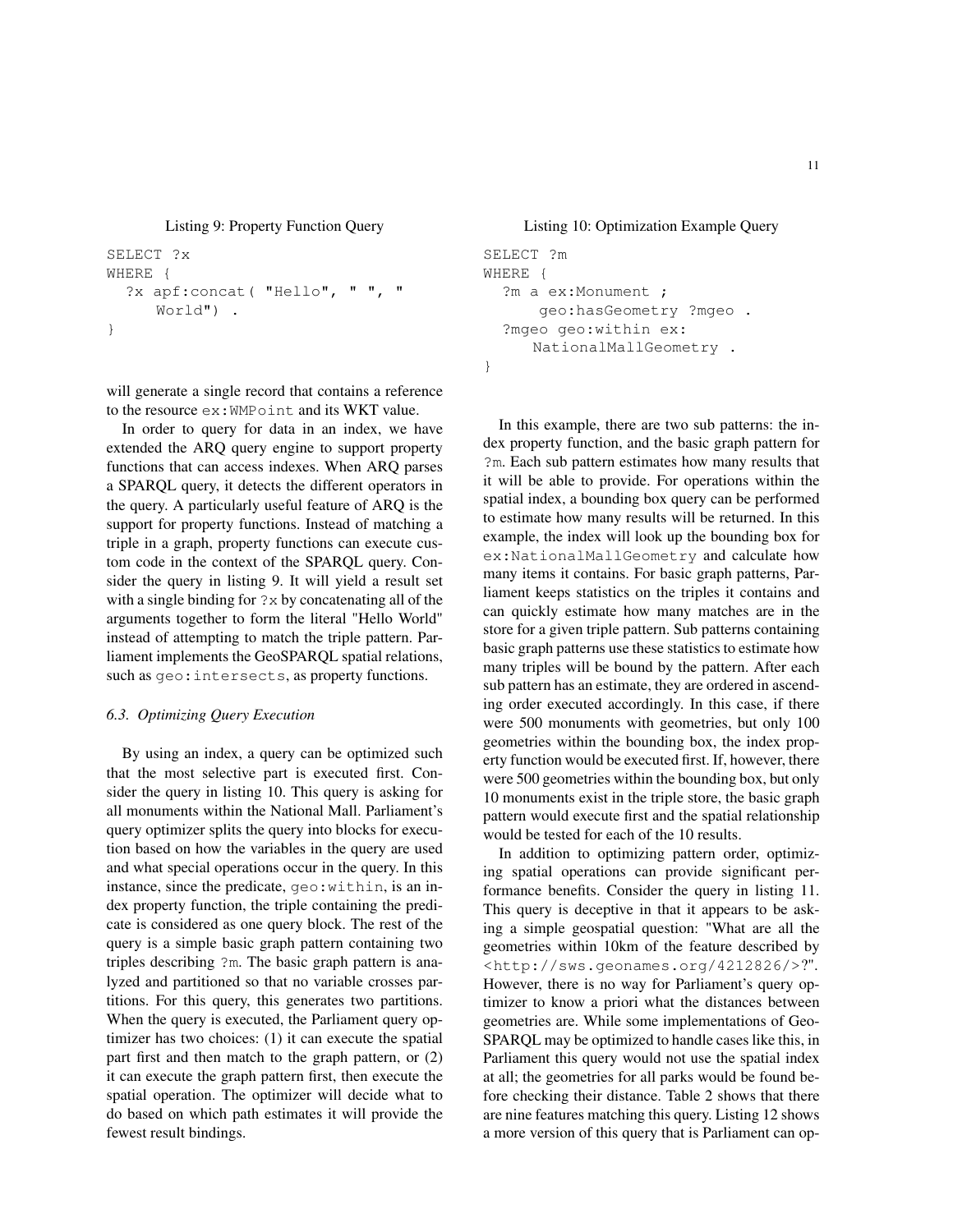## Listing 11: Example Query 5

```
SELECT ?x
WHERE {
 GRAPH <http://www.geonames.org> {
  <http://sws.geonames.org/4212826/>
      geo:hasGeometry ?geo1 .
  ?geo1 geo:asWKT ?wkt1 .
  ?x geo:hasGeometry ?geo2 .
  ?geo2 geo:asWKT ?wkt2 .
  BIND (geof:distance(?wkt1, ?wkt2,
     units:m) as ?distance) .
  FILTER (?distance < 10000)
 }
```

```
Table 2
```
Example Query 5 Results

x

http://sws.geonames.org/4199542/ http://sws.geonames.org/7242246/ http://sws.geonames.org/4183291/ http://sws.geonames.org/4201877/ http://sws.geonames.org/4224307/ http://sws.geonames.org/4192596/ http://sws.geonames.org/4212826/ http://sws.geonames.org/4192776/ http://sws.geonames.org/4194405/

timize. This version buffers the geometry for the for <http://sws.geonames.org/4212826/> by 10000 meters and then uses that buffer to test the geo:sfContains relationship. Parliament can take this query and run the spatial component against the spatial index in order to reduce the amount of results that need to match the rest of the query. Running the un-optimized query on our Parliament Geo-SPARQL endpoint (described in the next section) takes 6.967 seconds. The optimized version, however, runs in 0.047 seconds. A future version of the Parliament query optimizer will be able to optimize queries like listing 11 automatically.

## *6.4. GeoSPARQL and Linked Data*

As the Semantic Web materializes on the internet in the form of Linked Data, there is an increasing amount of structured data available with some sort of geospa-

## Listing 12: Example Query 5 - Optimized

```
SELECT ?x
WHERE {
 GRAPH <http://www.geonames.org> {
  <http://sws.geonames.org/4212826/>
      geo:hasGeometry ?geo1 .
  ?geo1 geo:asWKT ?wkt1 .
  BIND (geof:buffer(?wkt1, 10000,
     units:m) as ?buff) .
  ?x geo:hasGeometry ?geo2 .
  [ a geo:Geometry ;
    geo:asWKT ?buff ] geo:sfContains
        ?geo2 .
 }
```
tial context attached. However, the vast majority of this geospatial context cannot be utilized for spatial queries because the hosting SPARQL endpoints cannot perform them. In the following section, we discuss four datasets that are representative of the disparate types of data that can be integrated together via there spatial context. We then demonstrate this integration on two datasets using Parliament.

#### *6.4.1. Geospatial Data Sets*

}

 $GeoNames<sup>20</sup>$  provides information for over eight million geospatial features. The data is exposed via an RDF webservice<sup>21</sup> that exposes information on a per resource basis. The geospatial aspect is represented using the W3C Basic Geo vocabulary. There is no ability, however, to perform any type of SPARQL query to retrieve data.

Another significant source of geospatial data is DBpedia<sup>22</sup>. As described in [6], data from Wikipedia<sup>23</sup> is extracted into RDF. Many of these extracted entities are geospatial in nature (cities, counties, countries, landmarks, etc...) and many of these entities already contain some geospatial location information. The data also contains owl:sameAs links between the DBpedia and GeoNames resources. However, without any spatial computation predicates, this geospatial information can only be retrieved "as is." A query like

documentation.html <sup>22</sup>http://www.dbpedia.org

<sup>23</sup>http://www.wikipedia.org

}

 $20$ http://www.geonames.org

<sup>21</sup>http://www.geonames.org/ontology/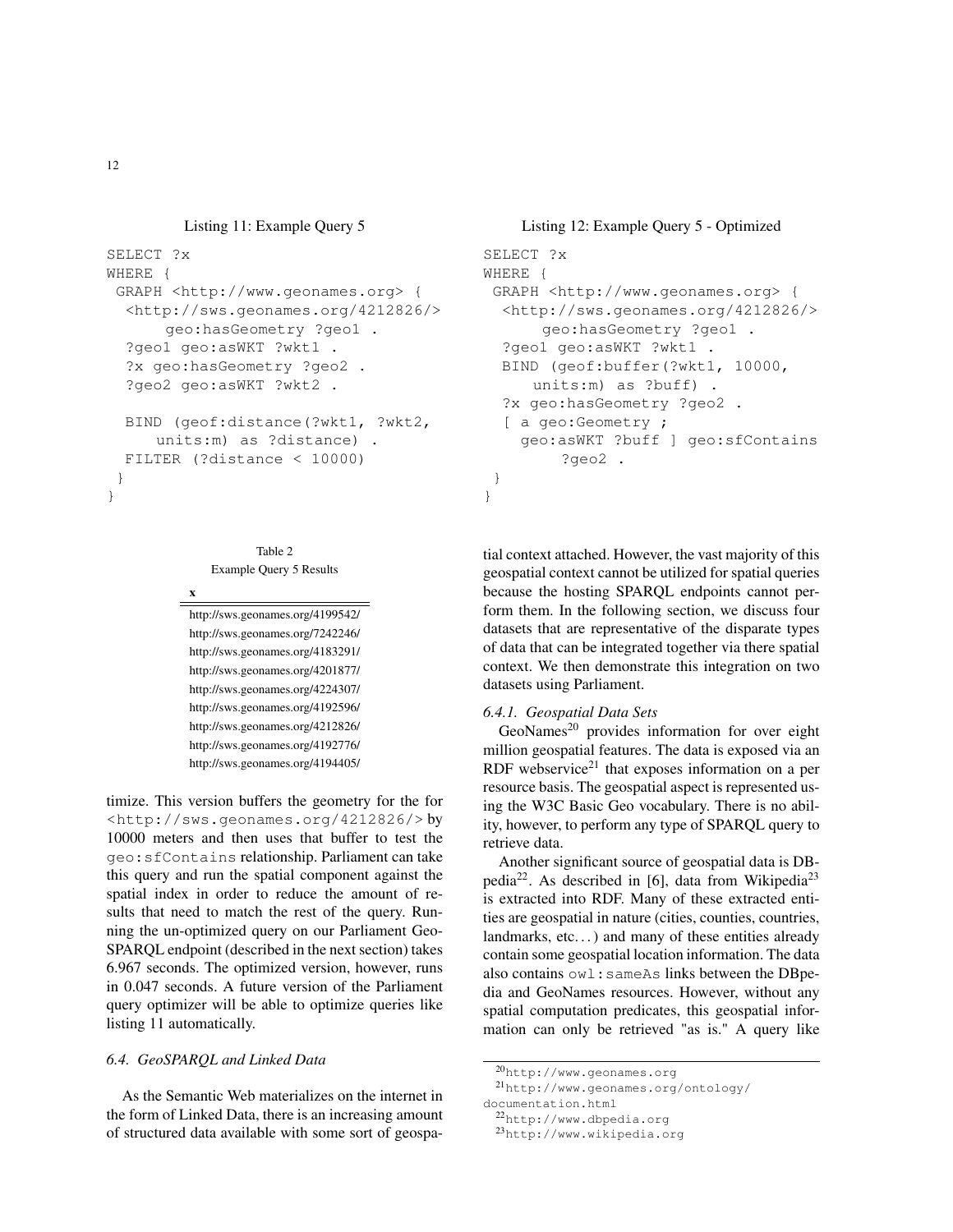"Show all cities within 50 miles of Arlington, VA with a population of at least 100,000 people in which at least one famous person was born" is not possible, even though the data exists to support it.

The linked data community has released the Linked-GeoData data set [2]. This data set is a spatial knowledge base, derived from Open Street  $Map<sup>24</sup>$  and is linked to DBpedia and GeoNames resources. It contains over 200 million triples describing the nodes and paths from OpenStreetMap. The data set is accessible via SPARQL endpoints running on the OpenLink Virtuoso platform. A REST interface to LinkedGeoData is also provided.

Another source of geospatial data is the United States Geological Survey (USGS). The USGS has released a SPARQL endpoint<sup>25</sup> for triple data derived from *The National Map*[30], a collaborative effort to deliver usable topographic information for the United States. This dataset is much more specific and specialized than the data that is provided by DBpedia and GeoNames. It includes geographic names, hydrography, boundaries, transportation, structures, and land cover. The group has attempted to follow the forthcoming GeoSPARQL specification, though some aspects of GeoSPARQL have changed slightly since the data has been published. Due to a lack of available Geo-SPARQL triple stores, the published dataset includes a pre-computation of all of the topological relationships between entities. A query such as "Show all rail lines that cross rivers" is in fact possible to answer by looking at the current precomputed data. However, this means that if a new entity is added, the knowledge base needs to compute everything that the entity is related to and update those entities as well. If this data was not precomputed, the only way to answer the query would be via indexing the data and querying the relations with a relationship predicate.

## *6.4.2. Integration in Parliament via GeoSPARQL*

GeoSPARQL provides the means to link geospatial datasets together, resulting in the possibility of new, meaningful entailments. As it is simply not possible to pre-compute all of the relations between all of the available geospatial datasets, enriching the existing datasets with GeoSPARQL representations, and creating indexes for the data is one way that data providers can share data while providing access to geospatial semantics.

For the following examples, we have processed a subset of the GeoNames RDF dataset $^{26}$  and the USGS GeoSPARQL data for Atlanta, GA. This data is accessible via a Parliament SPARQL endpoint with a Geo-SPARQL spatial index<sup>27</sup>. The queries in listings 11, 12, and 14 can be executed against this data. The index supports indexing data conforming to WKT and GML serialization and GeoSPARQL queries including those with Simple Features, Egenhofer, and RCC8 relations, the non-topological query functions and common topological query functions. Query rewriting is not supported at this time.

As so much data is represented as individual latitude and longitude data using the W3C Basic Geo vocabulary, including that provided by GeoNames, it is desirable to be able to convert it easily into Geo-SPARQL. It is trivial to provide functions that take a latitude and longitude pair and convert them into a GeoSPARQL point. Parliament provides SPARQL property functions, spatial:toWKTPoint and spatial:toGMLPoint which take a latitude, longitude, and optional spatial reference system identifier as arguments and return a sf:wktLiteral or gml:gmlLiteral representation of a point. This makes it possible to load and index existing spatial data sets without having to regenerate existing RDF. After loading the GeoNames data into Parliament, it was aligned with GeoSPARQL using the query in listing 13. This query explicitly assigns GeoNames features to be GeoSPARQL features, creates a new geo:Point resource containing the point information, and links the feature to the geometry.

The USGS provides their RDF data in a format that is similar to GeoSPARQL. The geospatial data from *The National Map* contains polygon, polyline, and point data. The data conforms to an earlier revision of the GeoSPARQL standard and contains features and geometries, but lacks typed literals for the geo: asWKT and geo:asGML property values. For this data, the constructor functions for the GeoSPARQL literal datatypes can be used to create correctly typed values at query time. The existing spatial relations statements in the dataset were ignored when processing the data.

<sup>24</sup>http://www.openstreetmap.org

<sup>25</sup>http://usgs-ybother.srv.mst.edu:8890/ sparql

<sup>26</sup>http://download.geonames.org/

all-geonames-rdf.zip

<sup>27</sup>http://geosparql.bbn.com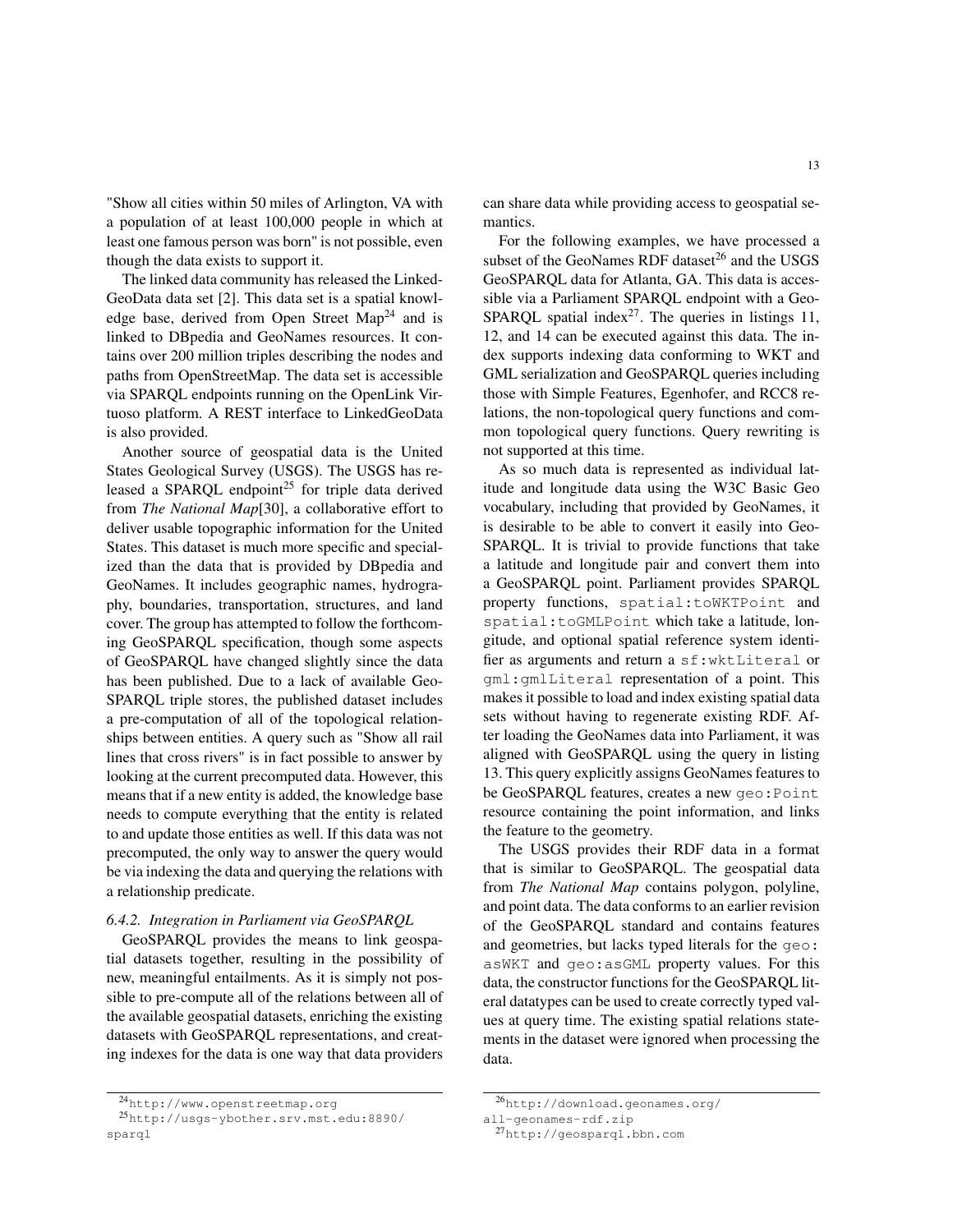Listing 13: GeoNames Conversion Query

```
CONSTRUCT {
 ?feature a geo:Feature ;
  geo:hasGeometry [
   a geo:Point ;
   geo:asWKT ?wkt
 ] .
}
WHERE {
 ?feature a gn:Feature ;
 wgs84_pos:lat ?lat ;
  wgs84_pos:long ?long .
  BIND (spatial:toWKTPoint(?lat, ?
     long) as ?wkt) .
}
```
## *6.4.3. GeoSPARQL Data Query*

Once GeoSPARQL data exists for both GeoNames and the USGS and is loaded into a GeoSPARQL capable knowledge base, such as Parliament, interesting geospatial questions can be posed. Consider the following query: "What are all the schools near Atlanta, GA that are within 100 meters of a railway?" GeoNames provides point data for buildings, including schools, while the USGS data contains polyline data for rail lines as well as polygons for different regions. Listing 14 shows the GeoSPARQL formulation for this question. This query takes advantage of several features of the language. First, the geo:sfWithin predicate is used to determine what schools exist within a boundary for Atlanta (as defined by a polygon in the query). Each school geometry is then buffered by 100 meters using the  $q$ eof:buffer function. The rail features are retrieved and checked to see if they fall within this buffer. Finally, for all rail line segments that intersect the buffer, the actual distance to the school is calculated using the geof:distance function. Table 3 displays the school resources and the distance to the nearest rail line segment. This query, however, could be made more effective if there was an equivalent to the ST\_DWithin from OGC Simple Features Specification [25].

While the sample query assumes everything is contained in a single graph, it is not unusual for the data to exist in several different graphs or endpoints. In fact, it would be ideal to not have to replicate data and to be able to query it remotely through the dataset provider. Until the means for query federation, such as the mech-

}

## Listing 14: Atlanta Schools Near Rail Lines Query

```
SELECT DISTINCT ?school ?distance
WHERE {
 GRAPH <http://example.org/data> {
  # approximate rectangle of Atlanta
  BIND ("POLYGON((-84.445 33.7991,
     -84.445 33.7069,-84.331
     33.7069,-84.331
     33.7991,-84.445 33.7991))"^^sf
     :wktLiteral AS ?place) .
  ?school a gn:Feature ;
   geo:hasGeometry ?school_geo ;
   gn:featureCode gn:S.SCH .
  ?school_geo geo:sfWithin [ a geo:
     Geometry; qeo:asWKT ?place ] ;
    geo:asWKT ?school_wkt .
  # buffer schools 100m
  BIND (geof:buffer(?school_wkt,
     100, units:m) AS ?s_buff) .
  # find rail links within buffer
  ?rail a trans:railFeature ;
   geo:hasGeometry ?rail_geo .
  # only get railroads within
     Atlanta
  ?rail_geo geo:sfWithin [ a geo:
     Geometry; geo:asWKT ?place ] ;
    geo:asWKT ?rail_wkt_s .
  # convert string to WKT literal
  BIND (sf:wktLiteral(?rail_wkt_s)
     AS ?rail_wkt) .
  FILTER (geof:sfIntersects(?
     rail_wkt,?s_buff)) .
  BIND (geof:distance(?school_wkt,?
     rail_wkt,units:m) AS ?distance
     ) .
 }
ORDER BY ASC(?distance)
```
14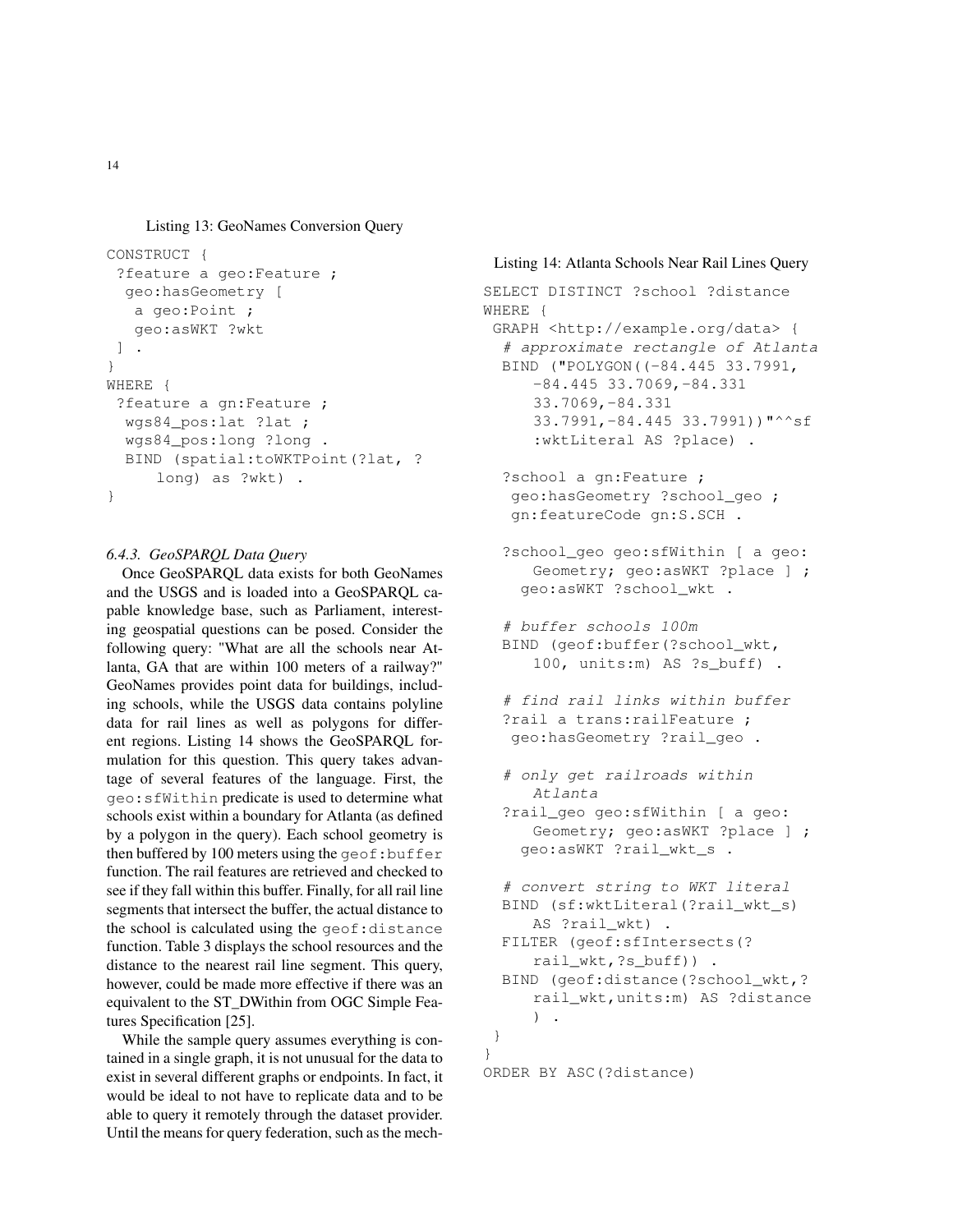Table 3 Atlanta Schools Near Rail Lines Results

| school                           | distance          |
|----------------------------------|-------------------|
| http://sws.geonames.org/4183400/ | 44.09248276546987 |
| http://sws.geonames.org/7242795/ | 80.33873752510539 |
| http://sws.geonames.org/7242287/ | 91.9176767544314  |

anism discussed in [27], are widely supported, querying across remote linked datasets will be difficult. Geo-SPARQL queries should be compatible with query federation, though there will likely be performance implications. In lieu of query federation, querying across graphs is possible. The sample data for the above examples is actually contained in two different graphs. A union graph that virtually combines both graphs, however, enables a shorter and simpler query.

## 7. Conclusion

GeoSPARQL is the genesis of a significant amount of previous work on combining RDF and OWL with geospatial data. Its creation means that geospatial data interchange within the Semantic Web can take place with an expectation of efficient geospatial queries. This, by extension, should lead to users' ability to finally utilize the significant amount of geospatial context available in RDF datasets.

Many triple stores, though they do not yet support GeoSPARQL, support similar functionality or a subset thereof. This is an indicator of how important geospatial applications are. Hopefully when the GeoSPARQL standard is released, the relevant vendors will move to unify their implementations, allowing users to consistently exchange and process geospatial data.

We have worked to update our open source triple store Parliament to support GeoSPARQL. In order to truly realize the geospatial Semantic Web, technologies such as GeoSPARQL and implementations like Parliament are necessary. We hope that others will find it useful both for working on geospatial Semantic Web applications and understanding the specification.

## 8. Acknowledgments

We would like to thank the people at the Center of Excellence for Geospatial Information Science (CEGIS) at USGS for their efforts to support Geo-SPARQL even before the specification has been finalized. This has allowed us to identify and resolve additional issues with the specification earlier.

We would also like to thank the OGC and the other members of the GeoSPARQL working group for their continued efforts to bring this marriage of the geospatial community and the Semantic Web to life.

## Listing 15: RDF Prefixes

```
apf: <http://jena.hpl.hp.com/ARQ/
   property#>
```
- ex: <http://example.org/ PointOfInterest#>
- gn: <http://www.geonames.org/ ontology#>
- gu: <http://cegis.usgs.gov/rdf/gu/ featureID#>
- geo: <http://www.opengis.net/def/ geosparql/>
- geof: <http://www.opengis.net/def/ geosparql/function/>
- sf: <http://www.opengis.net/def/sf/>

```
gml: <http://www.opengis.net/def/gml
   />
```
- os: <http://rdf.opensahara.com/ search#>
- ose: <http://www.example.org/ opensahara#>
- osg: <http://rdf.opensahara.com/type /geo/>
- owl: <http://www.w3.org/2002/07/owl  $#$
- rdfs: <http://www.w3.org/2000/01/rdf -schema#>
- spatial: <http://parliament. semwebcentral.org/ontology/ spatialrelations/>
- time: <http://www.w3.org/2006/time#>

```
trans: <http://cegis.usgs.gov/rdf/
   trans#>
```
- units: <http://www.opengis.net/def/ uom/OGC/1.0/>
- wgs84\_pos: <www.w3.org/2003/01/geo/ wgs84\_pos#>
- xsd: <http://www.w3.org/2001/ XMLSchema#>
- virtrdf: <http://www.openlinksw.com/ schemas/virtrdf#>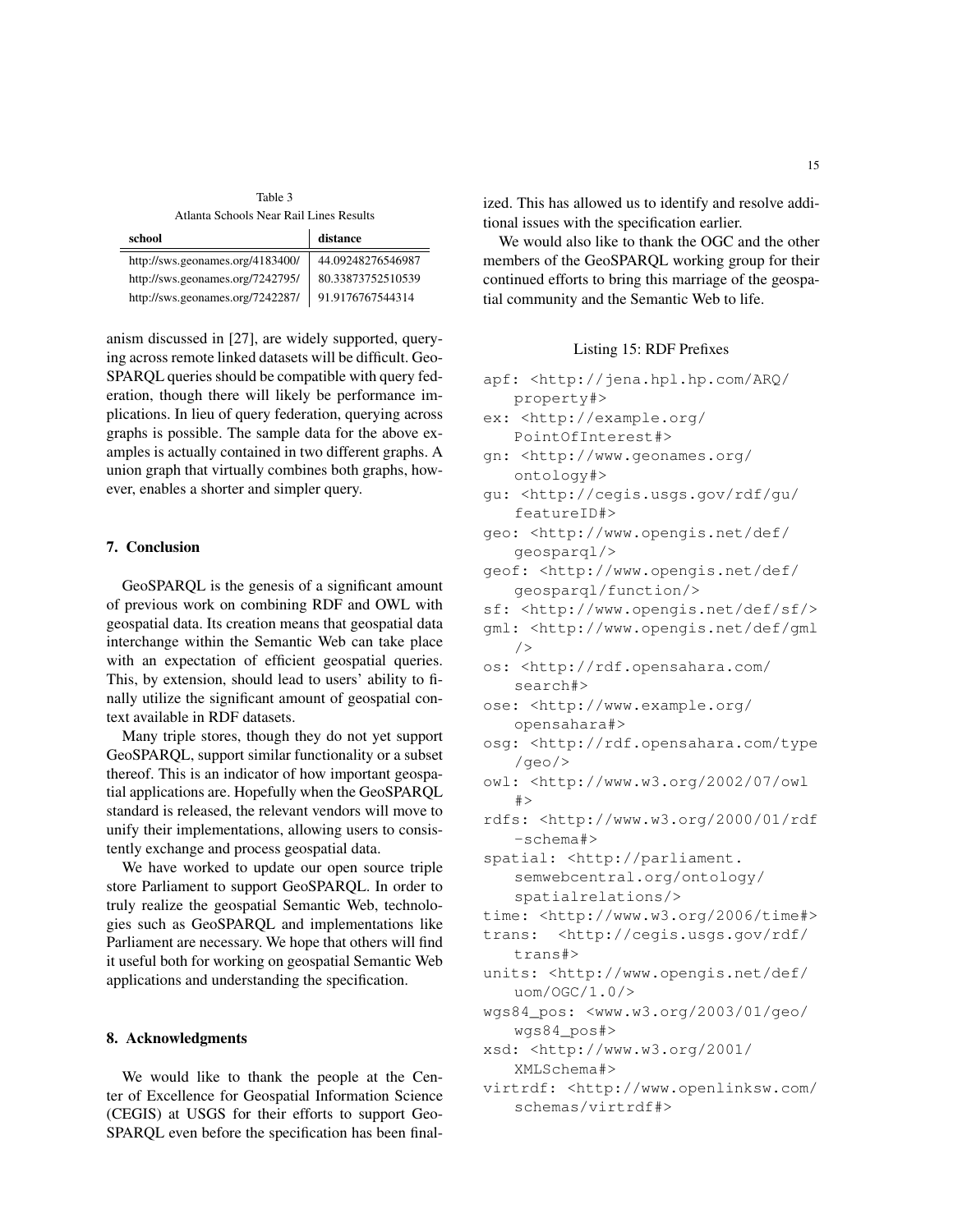#### References

- [1] J. F. Allen. Maintaining knowledge about temporal intervals. *Communications of the ACM*, 26:832–843, November 1983. ISSN 0001-0782.
- [2] S. Auer, J. Lehmann, and S. Hellmann. LinkedGeoData: Adding a Spatial Dimension to the Web of Data. In A. Bernstein, D. Karger, T. Heath, L. Feigenbaum, D. Maynard, E. Motta, and K. Thirunarayan, editors, *Proceedings of the 8th International Semantic Web Conference (ISWC-2009)*, volume 5823 of *Lecture Notes in Computer Science*, pages 731–746. Springer Berlin / Heidelberg, 2009. ISBN 978-3-642-04929-3.
- [3] C. Becker and C. Bizer. Exploring the geospatial semantic web with dbpedia mobile. *Web Semantics: Science, Services and Agents on the World Wide Web*, 7(4):278 – 286, 2009. ISSN 1570-8268. . URL http://www.sciencedirect.com/ science/article/pii/S1570826809000468. Semantic Web challenge 2008.
- [4] A. Belussi, E. Bertino, and B. Catania. Manipulating spatial data in constraint databases. In M. Scholl and A. Voisard, editors, *Advances in Spatial Databases*, volume 1262 of *Lecture Notes in Computer Science*, pages 113–141. Springer Berlin / Heidelberg, 1997. ISBN 978-3-540-63238-2.
- [5] C. Bizer, T. Heath, and T. Berners-Lee. Linked Data The Story So Far. *International Journal on Semantic Web and Information Systems, Special Issue on Linked Data*, 5:1–22, 2009. ISSN 1552-6283.
- [6] C. Bizer, J. Lehmann, G. Kobilarov, S. Auer, C. Becker, R. Cyganiak, and S. Hellmann. DBpedia – A Crystallization Point for the Web of Data. *Journal of Web Semantics: Science, Services and Agents on the World Wide Web*, 7:154–165, 2009.
- [7] A. Brodt, D. Nicklas, and B. Mitschang. Deep integration of spatial query processing into native RDF triple stores. In *Proceedings of the 18th SIGSPATIAL International Conference on Advances in Geographic Information Systems*, GIS '10, pages 33–42, New York, NY, USA, 2010. ACM. ISBN 978-1-4503- 0428-3.
- [8] M. J. Egenhofer. A formal definition of binary topological relationships. In *3rd International Conference, FODO 1989 on Foundations of Data Organization and Algorithms*, pages 457– 472, New York, NY, USA, 1989. Springer-Verlag New York, Inc. ISBN 0-387-51295-0.
- [9] M. J. Egenhofer. Spatial SQL: A query and presentation language. *IEEE Transactions on Knowledge and Data Engineering*, 6:86–95, 1994.
- [10] M. J. Egenhofer. Toward the semantic geospatial web. In *Proceedings of the 10th ACM international symposium on Advances in geographic information systems*, GIS '02, pages 1–4, New York, NY, USA, 2002. ACM. ISBN 1-58113-591-2.
- [11] M. J. Egenhofer and J. R. Herring. Categorizing binary topological relations between regions, lines, and points in geographic databases. Technical report, Department of Surveying Engineering, University of Maine, 1990.
- [12] Franz, Inc. Geospatial support in SPARQL queries, April 2011. URL http://www.textriples.com/agraph/ support/documentation/4.2/sparql-geo.html. [Online; accessed 25-May-2011].
- [13] R. Grütter and B. Bauer-Messmer. Combining owl with rcc for spatioterminological reasoning on environmental data. In *OWLED 2007 Workshop on OWL: Experiences and Directions*, volume 258, 2007. URL

http://sunsite.informatik.rwth-aachen.de/ Publications/CEUR-WS/Vol-258/paper17.pdf.

- [14] A. Guttman. R-trees: A dynamic index structure for spatial searching. In *International Conference on Management of Data*, pages 47–57. ACM, 1984.
- [15] H. Hu and X. Du. Linking Open Spatiotemporal Data in the Data Clouds. In J. Yu, S. Greco, P. Lingras, G. Wang, and A. Skowron, editors, *Rough Set and Knowledge Technology*, volume 6401 of *Lecture Notes in Computer Science*, pages 304–309. Springer Berlin / Heidelberg, 2010.
- [16] D. Kolas. Supporting spatial semantics with SPARQL. In *Proceedings of the Terra Cognita Workshop, collocated with the 7th International Semantic Web Conference (ISWC-2008)*, 2008.
- [17] D. Kolas and T. Self. Spatially augmented knowledgebase. In *Proceedings of the 6th International Semantic Web Conference (ISWC-2007)*, volume 4825 of *Lecture Notes in Computer Science*. Springer, 2007.
- [18] D. Kolas, I. Emmons, and M. Dean. Efficient linked-list RDF indexing in Parliament. In *5th International Workshop on Scalable Semantic Web Knowledge Base Systems (SSWS 2009)*, 2009.
- [19] M. Koubarakis and K. Kyzirakos. Modeling and Querying Metadata in the Semantic Sensor Web: The Model stRDF and the Query Language stSPARQL. In L. Aroyo, G. Antoniou, E. Hyvönen, A. ten Teije, H. Stuckenschmidt, L. Cabral, and T. Tudorache, editors, *Proceedings of the Extended Semantic Web Conference 2010*, volume 6088 of *Lecture Notes in Computer Science*, pages 425–439. Springer Berlin / Heidelberg, 2010. ISBN 978-3-642-13485-2.
- [20] K. Kyzirakos, Z. Kaoudi, and M. Koubarakis. Data models and languages for registries in SemsorGrid4Env, 2009. Deliverable D3.1, SemSorGrid4Env.
- [21] J. Lieberman, R. Singh, and C. Goad. W3C Geospatial Ontologies, October 2007. URL http://www.w3.org/2005/ Incubator/geo/XGR-geo-ont/. [Online; accessed 25- May-2011].
- [22] Ontotext AD. Geo-spatial indexing in OWLIM, 2011. URL http://www.ontotext.com/owlim/geo-spatial. [Online; accessed 25-May-2011].
- [23] Open Geospatial Consortium. An Introduction to GeoRSS: A Standards Based Approach for Geo-enabling RSS feeds. White paper, 2006. URL http://www.opengeospatial. org/pt/06-050r3. Document 06-050r3.
- [24] Open Geospatial Consortium. *OGC GeoSPARQL A Geographic Query Language for RDF Data*. Open Geospatial Consortium, 2011. URL http://www.opengeospatial. org/standards/requests/80. Document 11-052r3.
- [25] Open Geospatial Consortium. OpenGIS® Implementation *Standard for Geographic information - Simple feature access - Part 1: Common architecture*. Open Geospatial Consortium, 2011. URL http://www.opengeospatial.org/pt/ 06-103r4. Document 06-103r4.
- [26] M. Perry. *A Framework to Support Spatial, Temporal and Thematic Analytics over Semantic Web Data*. PhD thesis, Wright State University, 2008.
- [27] E. Prud'hommeaux. SPARQL 1.1 federation extensions. W3C working draft, W3C, June 2010. http://www.w3.org/TR/sparql11-federated-query/.
- [28] D. A. Randell, Z. Cui, and A. G. Cohn. A spatial logic based on regions and connection. In *Proceedings of the 3rd Interna-*